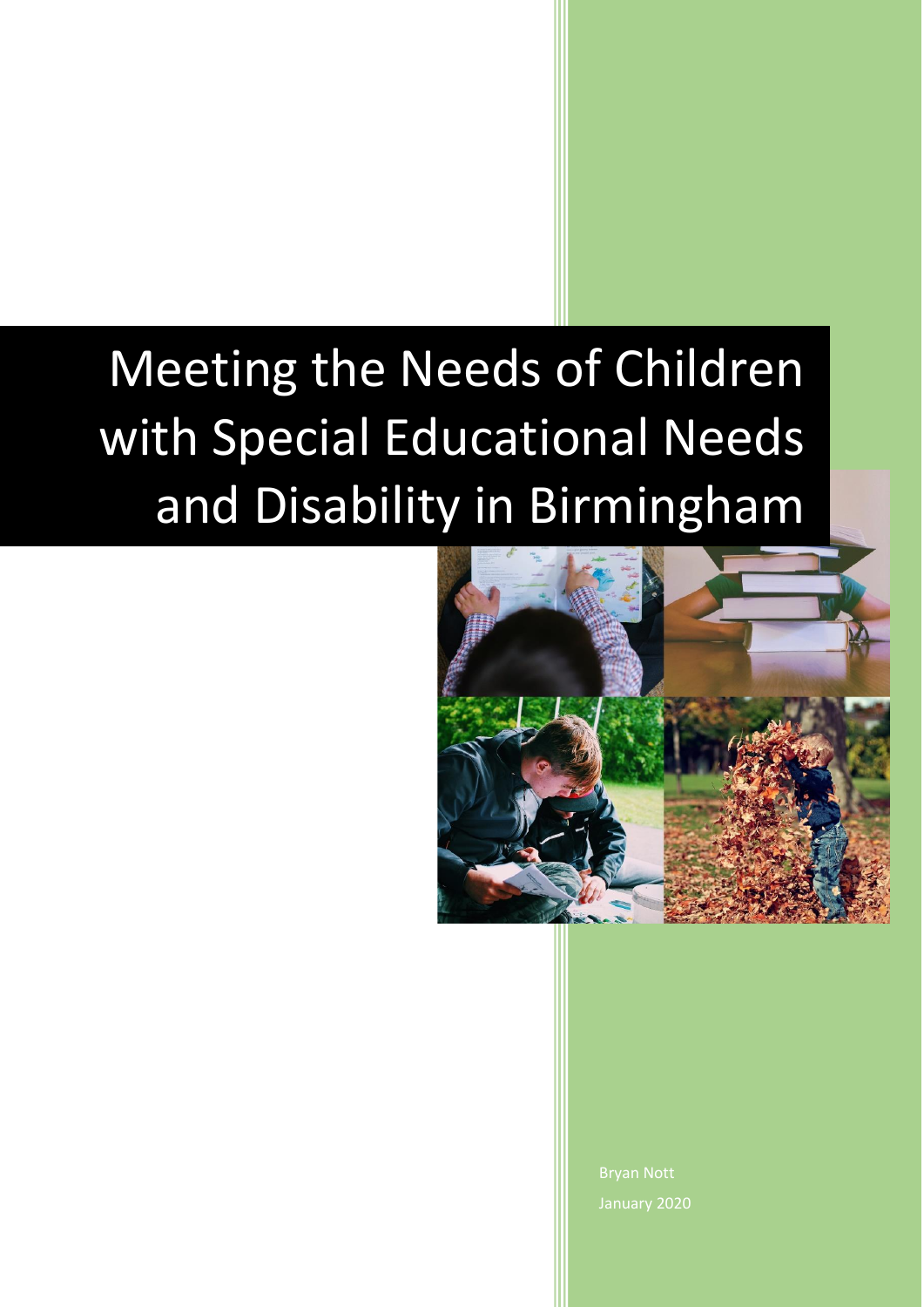## Meeting the Needs of Children with Special Educational Needs and Disability in Birmingham

An evidence-based report into the current situation in relation to special educational needs and disability provision in Birmingham by Bryan Nott of Places in Common together with the Independent Management Board of the Birmingham Special Educational Needs and Disability Information Advice and Support Service.



www.placesincommon.co.uk

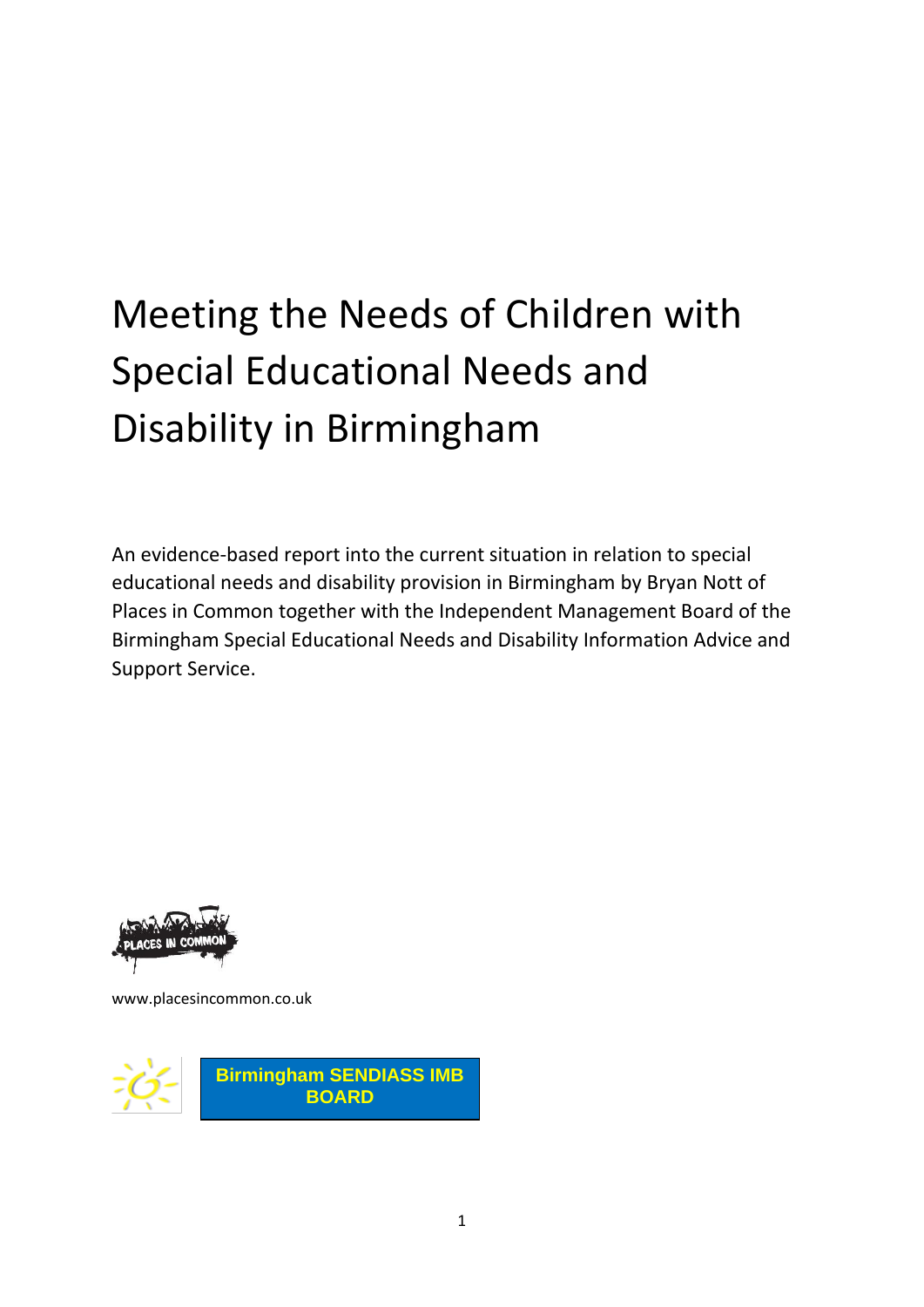### Contents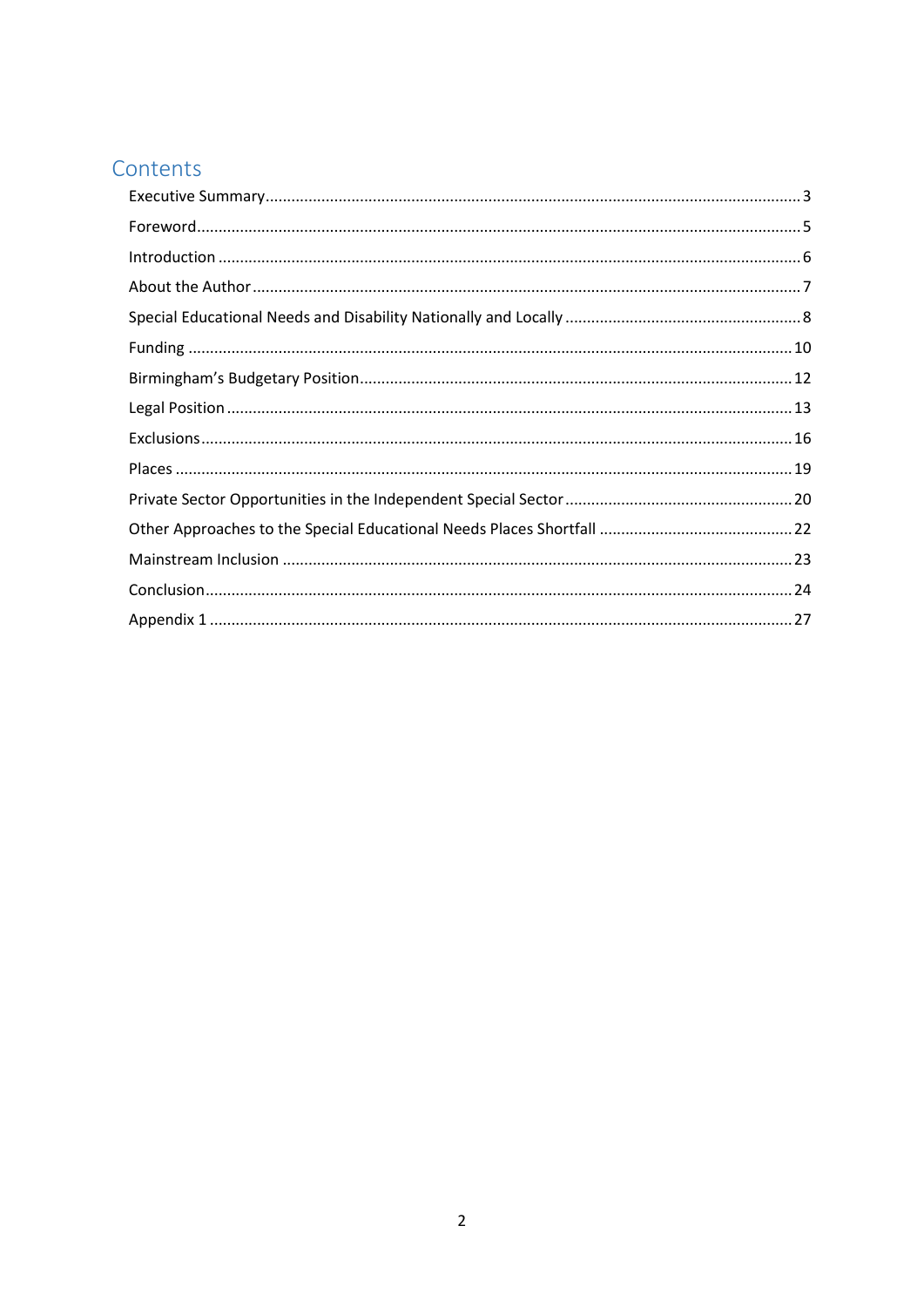#### <span id="page-3-0"></span>Executive Summary

**For Birmingham City Council to meet its obligations to children and young people with special educational needs and disability (SEND) it needs to urgently address a shortfall in provision.** This is brought about by a number of factors which are well known but which remain unaddressed and are likely to continue to exacerbate the situation. It is possible to significantly alleviate the situation by increasing SEND provision by upfront investment.

Across the country SEND provision is under great pressure if not in crisis. **In Birmingham the SEND service has been identified as facing significant challenge in meeting needs**, not least a shortage of adequate provision, whilst at the same time experiencing a growing deficit on the high needs block of the education budget. The number of Educational Health Care Plans (EHCPs) in Birmingham is commensurate with levels nationally.

**Provision for children and young people with SEND is complex** and a better understanding of the different factors relevant to it will support a reasoned debate about how to improve the way in which the City can address the needs of those young people.

Local authorities are bound by a legal framework as to how they should meet the needs of children and young people with SEND. As a result, **the City Council can be compelled to undertake substantial expenditure particularly where there is a shortfall of provision**.

School budgets are under pressure generally which has reduced their ability to meet the needs of SEND pupils in the ordinary course of events. This is compounded by pressure around attainment targets which takes little account of the difficulties faced by pupils with SEND. **There is a consequent resistance to meeting the needs of SEND pupils in some mainstream schools**.

The permanent exclusion of pupils disproportionately affects pupils with SEND. In the primary sector Birmingham has a very high level of permanent exclusions compared to the national picture, having 8% of all such permanent exclusions across the country. Permanent exclusions and a lack of provision gives rise to children and young people with SEND (amongst others) being out of education for long periods thereby **putting the City Council in breach of its legal duty to provide education**.

The independent for-profit sector special school market is playing an increasingly significant role in SEND education provision. The cost of independent placements is much higher than in the statefunded sector. **Birmingham currently spends approximately £21 million per year on placements in the independent sector**. That sector is pursuing a vigorous expansion programme which is predicated on issues such as increasing levels of exclusion of SEND pupils and the denial of statutory rights to those pupils and their families by local authorities.

In the absence of adequate provision in the state-funded sector the city council may be required to undertake the funding of independent special provision. **The most straightforward way to address the increasing spend on the independent sector and to alleviate the pressure on the high needs block is to increase the placements available for SEND children and young people in the state funded sector**. Currently in Birmingham the number of specialist placements is falling significantly behind the levels of pupils with SEND and in particular with EHCPs.

For some time, Birmingham has argued for a form of a SEND 'inclusion' policy which seeks, as far as possible, to educate children and young people with SEND in mainstream settings. **It is by no means conclusive that a mainstream setting has a benefit for SEND pupils who would otherwise be placed in special provision**.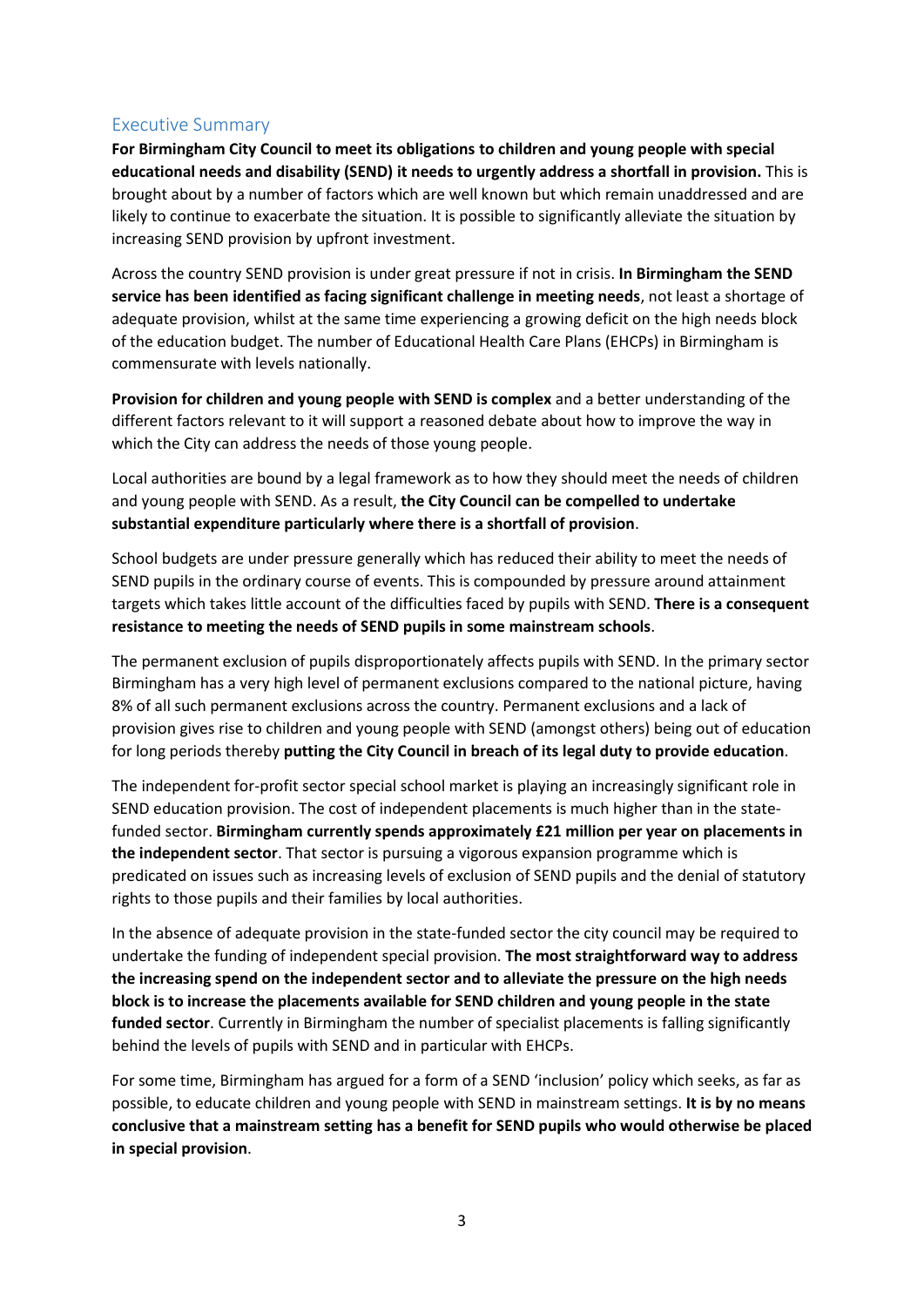**A vigorous inclusion policy will require a significant funding increase if there is any prospect of overcoming the difficulties created by the funding and attainment pressures on mainstream schools** with the academy and free school establishments being particularly resistant to such a policy.

**There are local authorities which are looking to significantly expand the state funded special sector in order to reduce the amount of the high needs block which is being spent on expensive independent provision**. That is an approach that should be seriously considered by Birmingham City Council.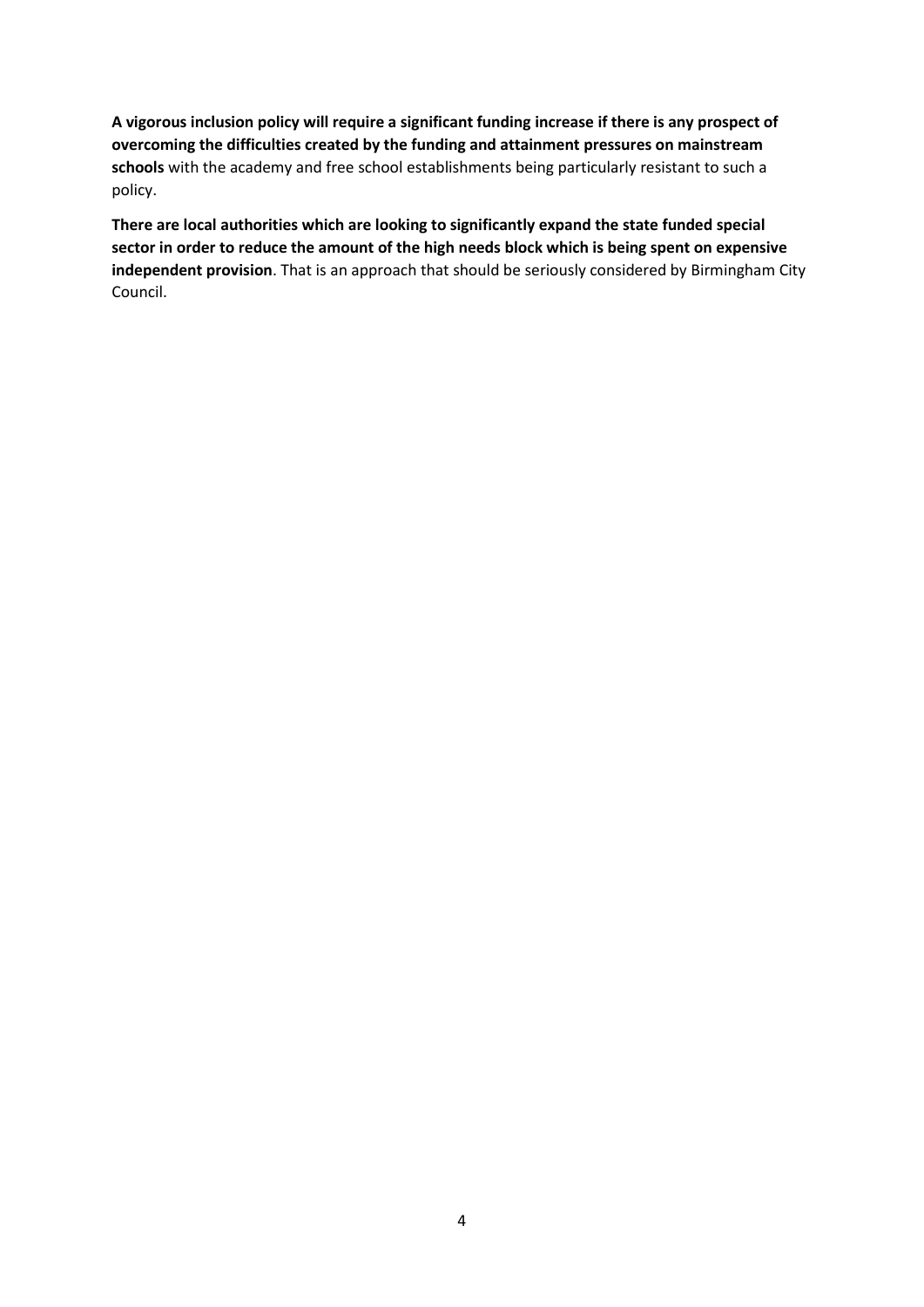#### <span id="page-5-0"></span>Foreword

Meeting the broad educational needs of the local population of children is the goal of any local authority and its schools. This has become increasingly difficult with general cuts in funding but no more so than in relation to children with special educational needs and disabilities (SEND). This report presents evidence helpfully, if inevitably painfully and, if not suggesting directly that Birmingham is failing, it is plain that it is not doing well by too many of its most needy children and not doing as well as some comparable authorities.

Birmingham is the sixth largest local authority in England in terms of number of maintained schools and third largest in terms of pupil numbers. Its SEND numbers are high and overstretching the high needs budget. There are too many children with special needs without school places, school exclusions are too high and disproportionately affecting SEND children and there is too much recourse to extortionately expensive and not always high quality independent provision.

The Ofsted Joint Local Area SEND Inspection of Birmingham in September 2018 gave many pointers to improvement and the City Council's *Written Statement of Action* responded with various commitments which look to be overdue if creative and determined action is not taken.

Tough as it is in times of austerity, some large authorities have shown the way, at expanding their own special school provision, at least diminishing use of independent schools and supporting mainstream schools to develop support plans for children short of the legalistic and cumbersome EHCP process.

The report should help the dialogue in Birmingham speedily to determine how it will address the growing SEND issues and put Birmingham at least on a par with other authorities in the quality and appropriateness of provision, wise and forward-looking approaches to funding and satisfaction of children and families.

Dr Carl Parsons Visiting Professor of Social Inclusion Studies University of Greenwich, LONDON

January, 2020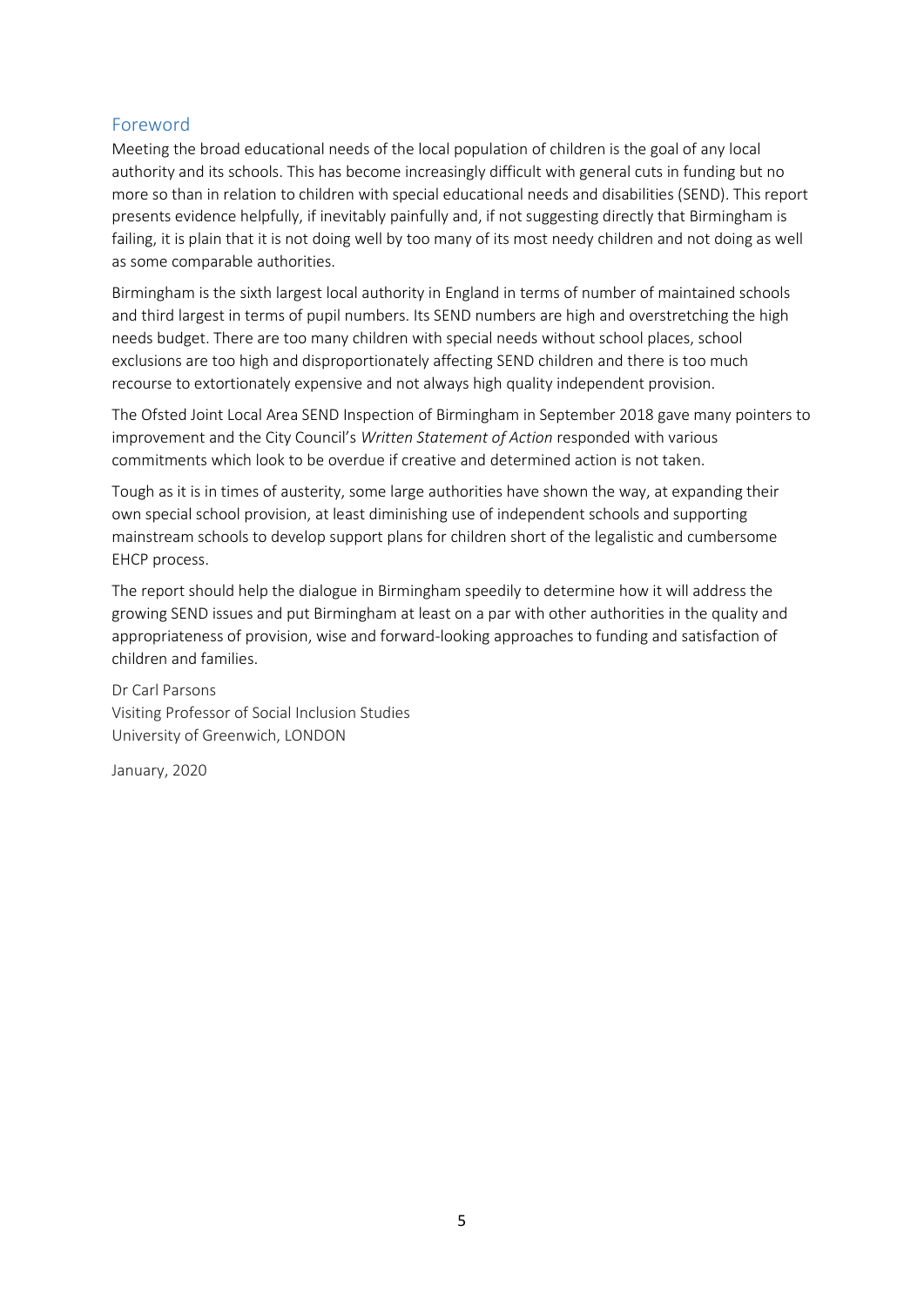#### <span id="page-6-0"></span>Introduction

Crisis is a word that should not be used lightly. The delivery of support for children and young people with special educational needs or disability (SEND) in Birmingham faces very significant challenges. Taken as a whole, the situation needs dramatic improvement. For parents and carers, a system that is failing to deliver as it should will feel certainly like a crisis. On a number of measures there is significant work to do in order to improve the position. This is something that has developed over a number of years and the possibility of a quick fix is remote if not impossible. That being said there are ways, with commitment and dedication, to create the improvement needed which reflects the City Council's commitment to "Every Child Matters".

Birmingham's situation is not unique. Like many local authorities across England the budget that funds special educational needs is in significant deficit. There is a national debate around the issue of special educational needs funding which is prompted by a number of local authorities being in a similar position. Some limited additional funds have been made available to support children and young people with SEND but that has only had the effect of slowing the deterioration of an already difficult situation. It is possible that there will be a wholesale reassessment of the levels of funding needed. That may very well take some years to come to fruition and on a collective and individual level there are children and young people in Birmingham who cannot wait for a possible resolution in two or three years' time.

Beyond the financial position there are other factors which contribute to the challenging circumstances. Mainstream schools provide the education for all children without SEND and many children with SEND are also able to be supported in those settings. The pressure on mainstream schools in terms of budgets and attainment targets have made it harder for SEND pupils to have their needs met in a mainstream school. Too often that can result in problems arising that means a placement breaks down or, at worst, gives rise to the permanent exclusion of a pupil. Special schools which focus on SEND pupils have not seen available places rise quickly enough to meet the rising demand and this has led to greater numbers of pupils being placed in the high cost independent special school sector.

There is a danger that the situation in relation to SEND in Birmingham will continue to deteriorate. There have been a variety of plans and strategies put forward by the local authority which have held out the hope of an improvement in the situation. Despite the desire on the part of the local authority to achieve that improvement, objectively it has not transpired. Some positive steps such as the increasing collaboration between education, social care and health services are welcome but that alone will not be enough. The situation is urgent, if not in crisis, and this paper argues that there needs to be a bold response.

The whole of the local authority must understand the pressing need for bold steps to be taken. When finance and budgets are discussed there must be a willingness across the board to accept that action is needed even in the context of many local authority services being under severe pressure. It is possible that capital expenditure can be deployed on the basis of investing now to save revenue in the future. If every child really does matter then it is hard to see an alternative to bold and urgent steps. If those steps are taken then it is likely to capture the support of parents, carers and others dealing with SEND children and young people.

It is hoped that this report will at least provoke a debate if not shift the agenda in relation to SEND provision in Birmingham. Although the report largely focuses on the facts and figures relevant to the position in the city the problems are not unique to Birmingham. The information contained in the report is based upon publicly available data and an effort has been made to identify the source in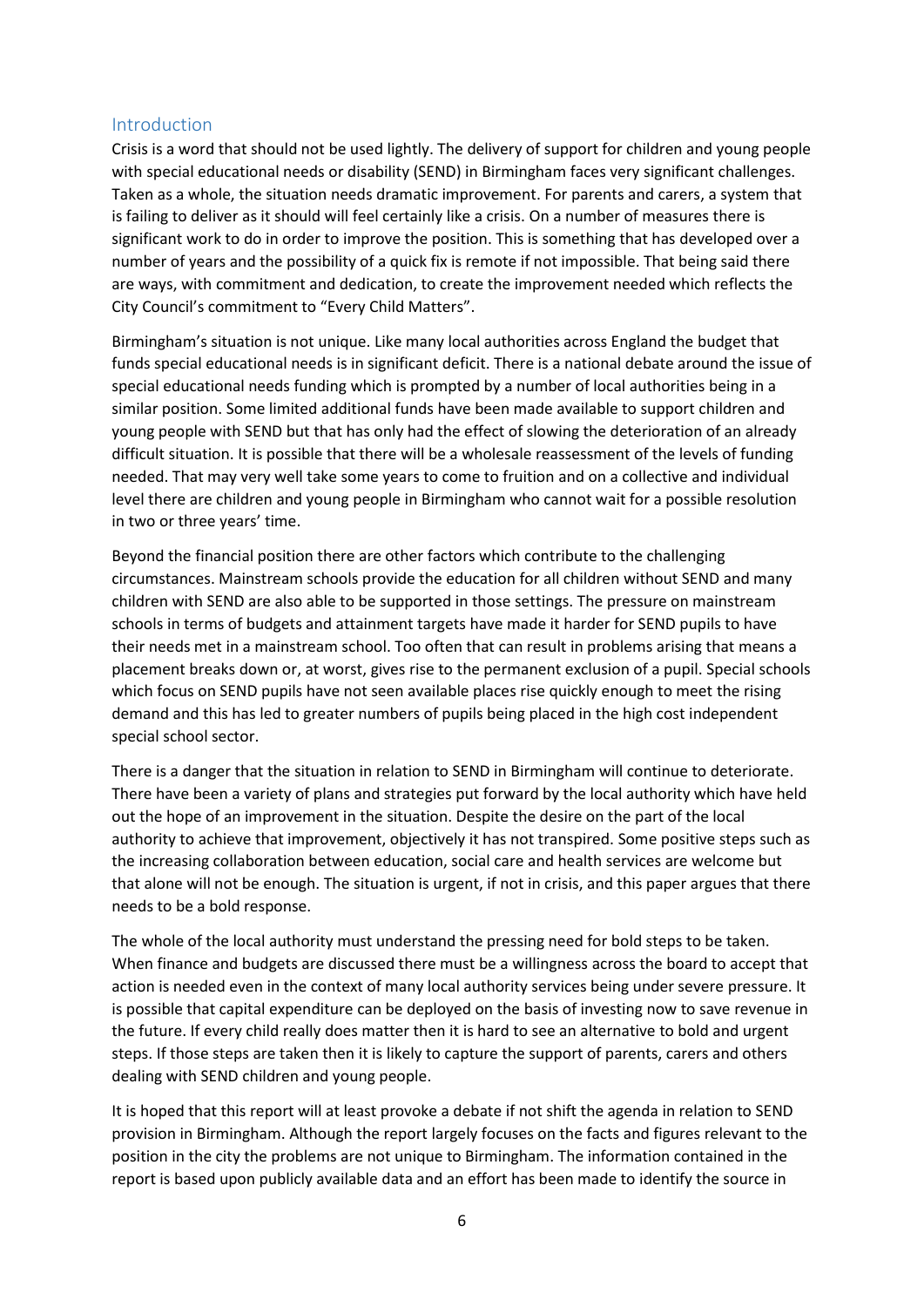each respect. It also draws on the knowledge, experience and expertise of many people in the city. That has been provided freely and it is clear that there is a great willingness to engage with the local authority and others to seek to shape a SEND service in Birmingham that is second to none.

#### <span id="page-7-0"></span>About the Author

Bryan Nott lives in Birmingham and is a Co-Founder of Places in Common, a co-operative working in public policy with a view to driving system change and leveraging the power of the collective commons on behalf of communities. He worked for over 25 years as a solicitor including heading up an Education, Public Law and Human Rights Division within a national law firm. As part of that he represented clients in relation to special educational needs in tribunal and through judicial review actions in the High Court. He is a former Birmingham City Councillor and is a board member of the Public Law Project, a national charity that promotes access to justice. He is Vice Chair of the Special Educational Needs and Disabilities Independent Advice and Support Service Independent Management Board in Birmingham.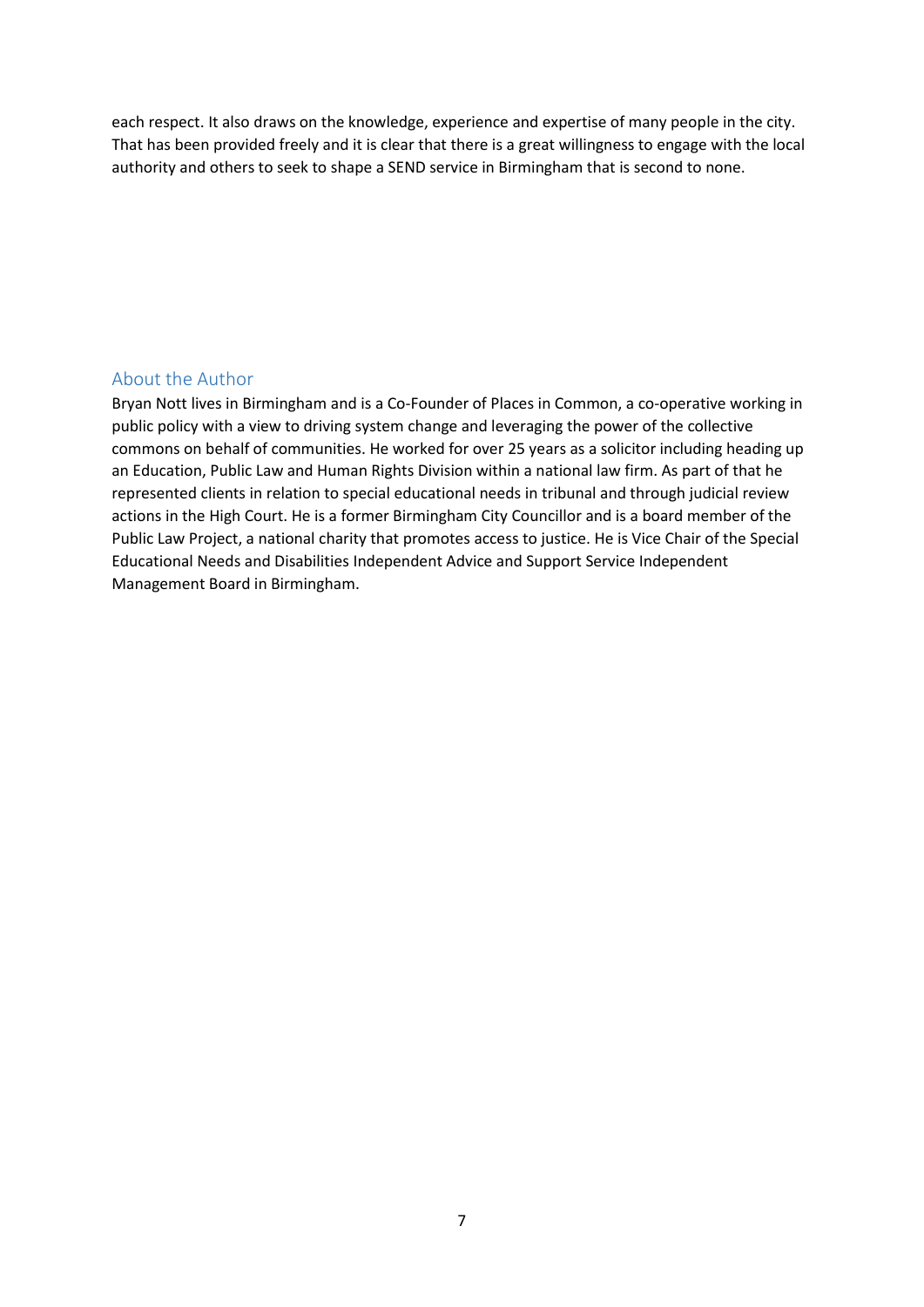#### <span id="page-8-0"></span>Special Educational Needs and Disability Nationally and Locally

Children and young people who have a significantly greater difficulty in learning than their peers or have a disability which prevents them accessing learning in the same way as others are deemed to have special educational needs. Despite what might seem a straightforward definition this can be a complex area of law and policy. There are many different points of contention that can give rise to dispute in particular cases. This report does not explore all of the complexities of the system but instead focusses on the broader trends. In doing so, it is not to disregard the fact that at the level of individual cases there is a wide range of factors that apply.

As will be widely known, those with special educational needs can be educated in a range of settings. This includes mainstream schools which are the schools that cater for the broad spectrum of the school population. There are also resource bases within mainstream schools that provide specialist provision for pupils with special educational needs. Outside of the mainstream provision are special schools which provide education specifically for pupils with special educational needs. Special schools will typically have a particular focus such as visual impairment, autism, dyslexia or one or a number of a wide range of other conditions.

There are 1,318,300 children in England who have special educational needs as at January 2019. Of those, some 271,200 children have an Education Health Care Plan (EHCP). <sup>1</sup> Both the number of children with special educational needs and disabilities (SEND) and the number with an EHCP are increasing year on year. It can be noted that far from all children with SEND have or require an EHCP.

In Birmingham as at January 2019 there were 9,437 EHCPs<sup>2</sup>. Based on previous years' returns to the Department for Education there is a suggestion that 2018 saw a marked increase (from 7,612 to 9,023) however other data reported by Birmingham City Council to the Schools Forum suggests that the increase has been far more incremental<sup>3</sup>. There may therefore be a change of categorisation which has led to the difference between 2017 and 2018. It remains the case that there is a consistent rise in the number of EHCPs in Birmingham. The percentage of the total pupil population in Birmingham with an EHCP has been fairly consistent at  $3.2\%$ <sup>4</sup> which is very slightly higher than the national average for England in 2019 of 3.1% reported by the National Audit Office.<sup>5</sup>

The report to the Schools Forum suggested that at the time of the report (December 2018) there were 65 new EHCPs created in Birmingham every month with an expectation that the trend would continue. In fact the previous report in January 2018 suggested that the figure for new EHCPs per month was 55. There is therefore a notable uplift in the rate of increase for new EHCPs in the city.<sup>6</sup> This is in line with the trend nationally which has seen an increase in the number of EHCPs between 2014 and 2019 of 16.8%.<sup>7</sup>

Within Birmingham there are 27 special schools and 42 resource bases<sup>8</sup>. In the academic year 2016/17 there were 4,111 commissioned SEND places with 4,306 being available in 2017/18. The number of placements in Birmingham in the maintained (state funded) sector have been growing year on year:<sup>9</sup>

| <b>Financial Year</b> | 2014/15 | 2015/16 | 2016/17 | 2017/18 |
|-----------------------|---------|---------|---------|---------|
| Number of Places 1    | 3.781   | 3.905   | 4.111   | 4,306   |
| % increase            | n/a     | 3.28%   | 5.27%   | 4.74%   |

There is a problem however that the number of commissioned places is not rising as fast as the number of children and young people with EHCPs or their forerunner, statements of special educational need (SSEN):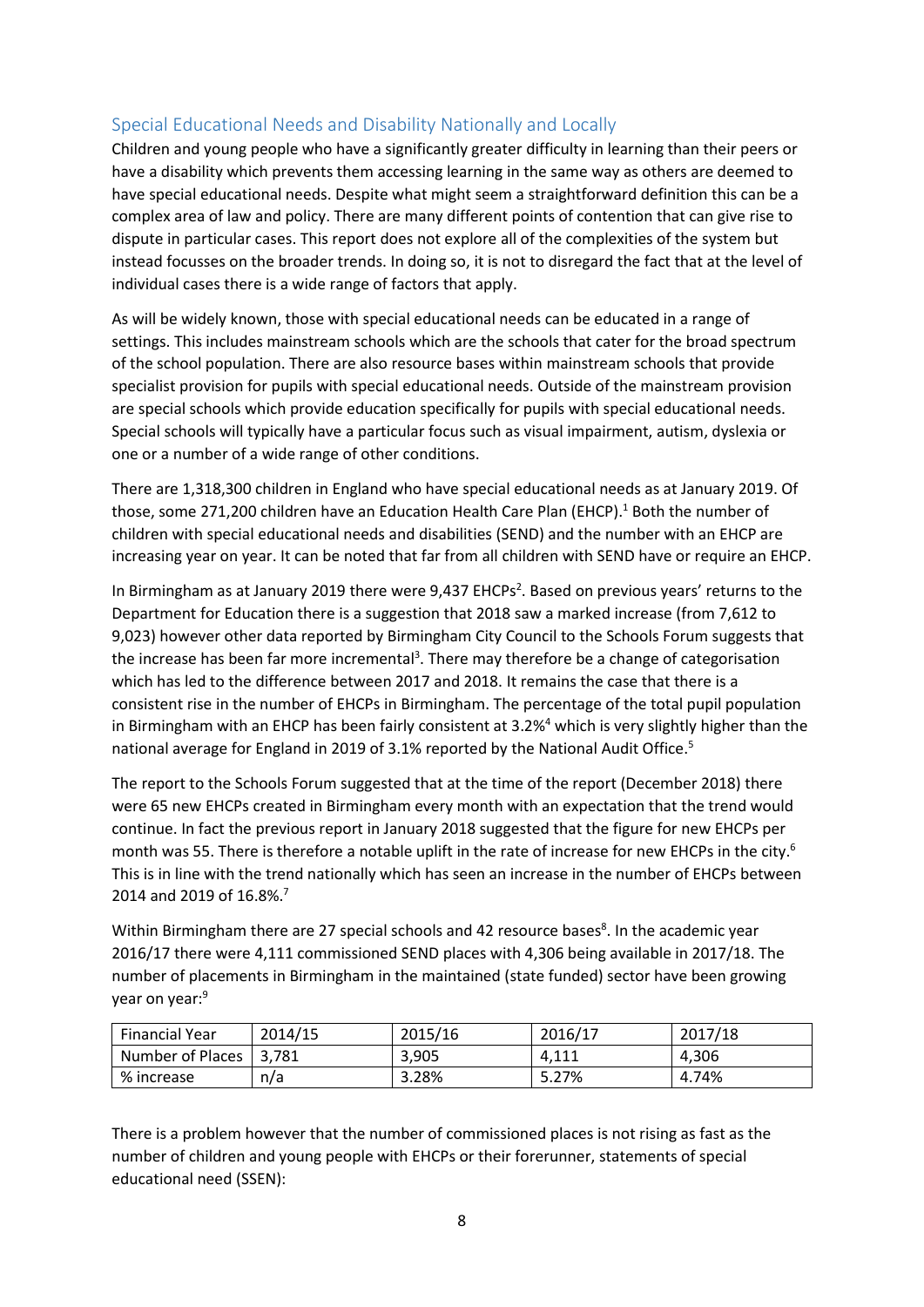| Date       | Sept 2014 | Sept 2015 | Sept 2016 | Sept 17 | Dec 18 |
|------------|-----------|-----------|-----------|---------|--------|
| No. of     | 200.'     | $'$ .700  | 8.600     | 9,100   | 9,673  |
| EHCPs/SSEN |           |           |           |         |        |
| % increase | n/a       | 6.94%     | 11.68%    | 5.81%   | 6.29%  |

Across the period when figures are available the average increase in commissioned places was 4.43% per annum whereas the increase in children and young people with an EHCP or SSEN was 8.15% per annum based upon figures from 2014 to 2017 (f the 15 months to December 2018 is included the figure is 7.68%). Had the number of commissioned places kept pace with the growth in EHCPs and SSENs there would be an additional 140 commissioned places by 2017/18.

Between December 2017 and November 2018 the number of independent school placements by Birmingham City Council was reported to have fallen by 38 (out of a total of 645) with a particular drop in the out of city placements. This follows a broad upward trend in previous years. The number of placements into the independent sector by Birmingham City Council within the city over the period has risen by 27 although that was outstripped by a dramatic fall in the out of city placements to produce the net figure of 39.<sup>10</sup> The out of city placement figures are below:

| Date                                         | August 2015 | August 2016 | August 2017 | August 2018 | Nov 2018            |
|----------------------------------------------|-------------|-------------|-------------|-------------|---------------------|
| No of placements<br>in independent<br>sector | 181         | 209         | 216         | 196         | 157                 |
| % annual<br>increase/decrease                | n/a         | 15.36%      | 3.34%       | $-10%$      | $n/a - 3$<br>months |

National figures suggest that the rise in the number of children with EHCPs in independent provision in a single year between 2017 and 2018 was 10%.<sup>11</sup> The drop in independent placements in Birmingham in this particular year is in stark contrast to these figures and is worthy of closer consideration as to what it means in terms of the overall position and whether it is the start of a downward trend.

A crude calculation based upon the average cost of placements and the reduction in the number of out of city placements it might be expected that a saving of about £3.33M has been achieved in the last financial year. That would be partially but by no means fully offset by the rise in placements in the city. The financial outturn reported to Birmingham City Council's Cabinet in May 2019 for the 12 months to April 2019 suggested the deficit on the High Needs Block remained under severe pressure and would have increased by £5.1M had there not been an additional allocation of £3.1M by central government in December 2019. What became the £2M overspend was partly attributed to £1M in independent placement provision cost that was considered to be savings that were not achievable and £600,000 for placements in other local authorities due to a shortage of places in Birmingham. There was a saving of £1.2M for unrealised liabilities for independent placements in the previous (2017/18) financial year.  $^{12}$  At the end of the previous financial year the amount of overspend reported on independent special schools had been £4M.<sup>13</sup>

What is not suggested by the figures is that there was a saving of £3.33M by the reduction in out of city placements and no reference is made to what would be a notable achievement. In the recently published SEND Strategy<sup>14</sup> and the SEND Joint Commissioning Framework<sup>15</sup> there is also no reference to a specific strategy that has brought about this reduction in numbers. The position is the same in other publications that the City Council has put out.<sup>16</sup>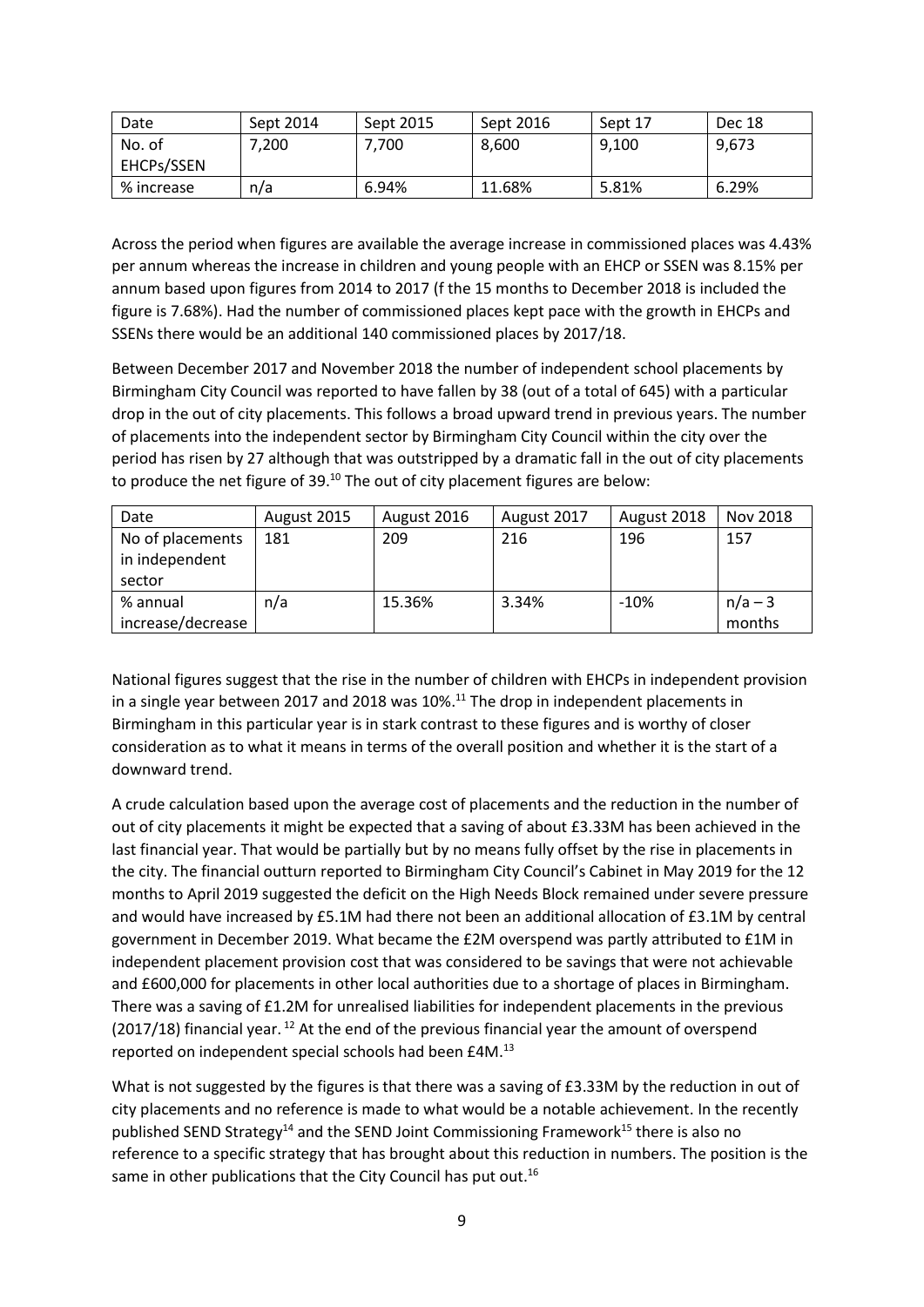Until further information is available the reason for Birmingham's recent fall in the number of placements in one part of the independent sector is unclear. The different figures being provided appear to be inconsistent. Something which may be relevant is an increase of 44 in the number of pupils placed with other local authorities which requires Birmingham to provide top up funding. <sup>17</sup> In any event the pressure to place children and young people in the independent sector remains strong and the ability to continue to bring down the number placed in that sector if that has currently been achieved on a sustainable basis will be difficult. In the absence of an explanation it is likely that this is a one off movement and not a trend. There continues to be very high expenditure on independent placements – much higher than the local authority would wish for or for which it budgets.

#### <span id="page-10-0"></span>Funding

In order to understand the position in relation to SEND places in Birmingham it is helpful to understand the basic principles of school funding.

Prior to 2014/15 local authorities had a broad discretion on how to allocate funds provided by central Government to schools in their area. Since then funding has been divided into a number of 'blocks'. These are the schools block, the high needs block and the early years block. There are restrictions on local authorities moving money between those blocks although a degree of transfer can occur.

From the schools block the local authority allocates schools an amount for each pupil in the school plus a further sum for 'additional needs'. The additional needs sum is calculated based upon a number of different measures which includes socio economic factors and low attainment. There is an expectation that the first £10,000 cost of meeting a pupil's SEND will be met from the schools block. This is, to a degree, a notional allocation for SEND pupils as not all will require the £10,000 and there may be a pooling of resources to be used for the benefit of more than one pupil. The sum provided for additional needs from the schools block to schools is not ring fenced and therefore schools facing reducing budgets will feel a pressure to stretch funds as far as they can. Even if they do, the first £10,000 of a SEND child's needs will be assumed to be met direct from the school's funds.

Schools are able to bid for additional funds from the high needs block to meet needs which they cannot meet from the notional £10,000 per pupil allocated from the schools block. Each local authority will have a policy and procedure for applications by schools for additional funds from the High Needs Block. Despite this opportunity to top up support in mainstream settings, most of the High Needs Block is spent on special school or resource base provision. Both special and mainstream schools are able to apply for top up funds from the High Needs Block.

The High Needs Block of funding is also used to pay for the fees of any children and young people who are placed in independent specialist provision. It is therefore a limited sum of money that has a significant demand placed upon it. A growth in the use of independent special schools will have a disproportionate impact on the High Needs Block because of the difference in cost between state funded schools and those in the independent sector.

There are varying reports of the precise difference in cost between different types of provision. The Local Government Association in 2018 suggested the relative annual cost of provision for children and young people with SEND by setting in 2017-18 is as follows:<sup>18</sup>

- State funded mainstream provision: £6,000 (not including base costs of £10,000)
- State funded special schools: £23,000
- Independent non maintained special schools: £40,000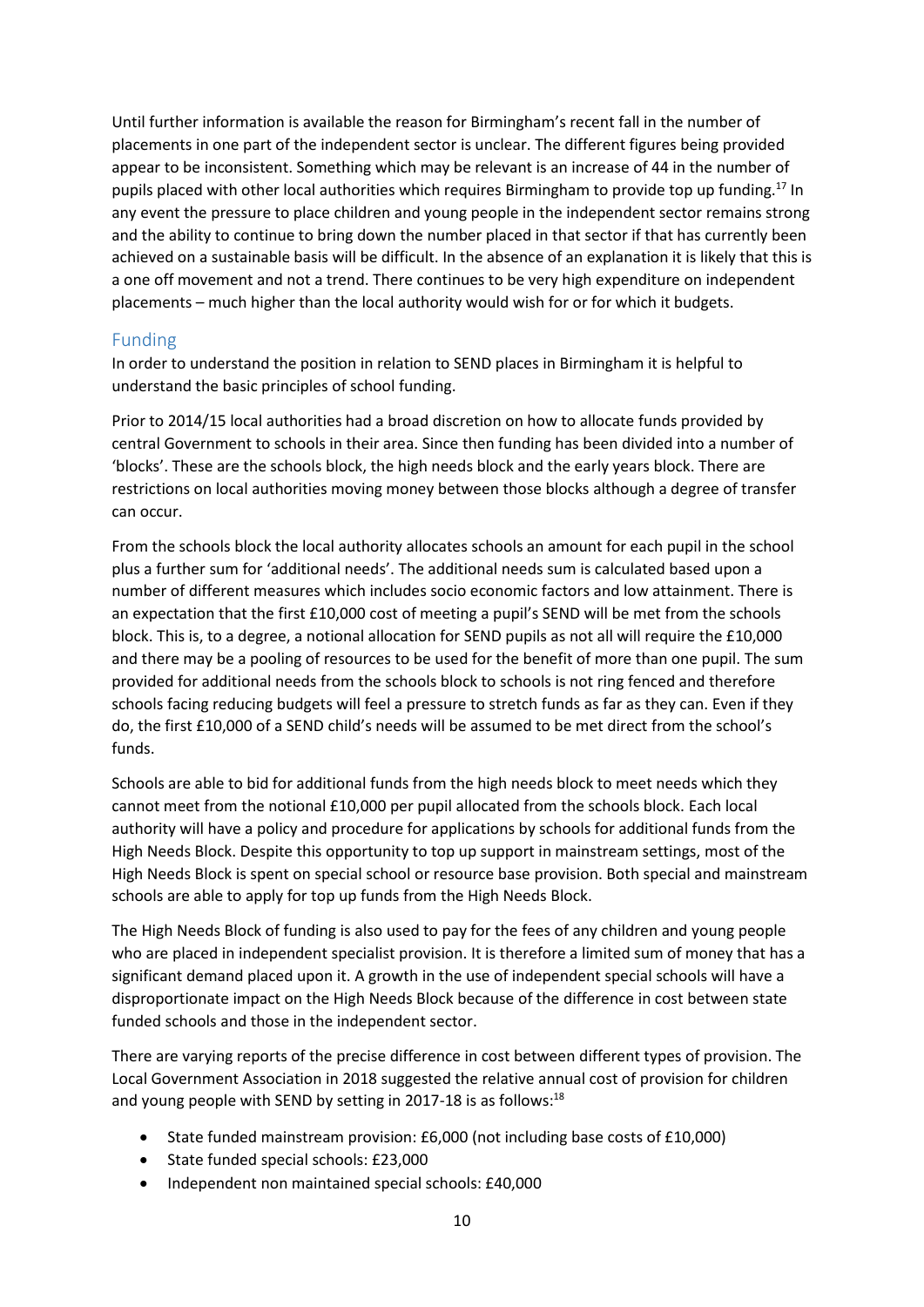Other research by Schools Week based upon freedom of information requests to 110 local authorities suggested that the average spending on independent special school placements was in fact £52,000 per annum in 2015-16 and will be higher now.<sup>19</sup> The National Audit Office in September 2019 estimated the figures to be:

- State funded mainstream provision: up to £18,000 (inclusive)
- State funded special schools: £20,500
- Independent non-maintained special schools:  $£50,000^{20}$

Whilst precision is absent there is a clear distinction between the different settings, in particular between state funded provision and independent provision. The difference in cost between state funded mainstream and special schools is far less.

Birmingham City Council has stated the average cost of independent, out of city placements at November 2018 was £65,732 per annum for under 16s and £38,648 per annum for post 16 placements. <sup>21</sup> These do not include independent placements within Birmingham. Further information in relation to different schools' costs is provided in Appendix 1 to this report which sets out 23 independent special schools based in the West Midlands area and gives details of their fees based upon their latest Ofsted Report – some fees date back to 2016 so are likely to have increased. It will be seen that there is a significant range in the fees payable from £6,000 to £90,000. For conditions such as ASC (autism spectrum condition) the figures are generally above the suggested national estimates for independent provision.

The additional cost of independent provision does not guarantee better outcomes. It is difficult to draw too great a conclusion between state funded and independent settings as there may be a broad range of factors at play. However the state funded special schools in Birmingham appear to outperform their comparators in the independent special schools sector.

In their reports, Ofsted looks at a number of factors as well as producing an overall rating. Particular measures include leadership, behaviour and the quality of teaching. Looking specifically at the Ofsted measurement of "outcomes for pupils" in the latest available Ofsted Inspection Report for 25 maintained special schools in Birmingham,<sup>22</sup> the ratings achieved are set out in Figure 1 below:



Figure 1.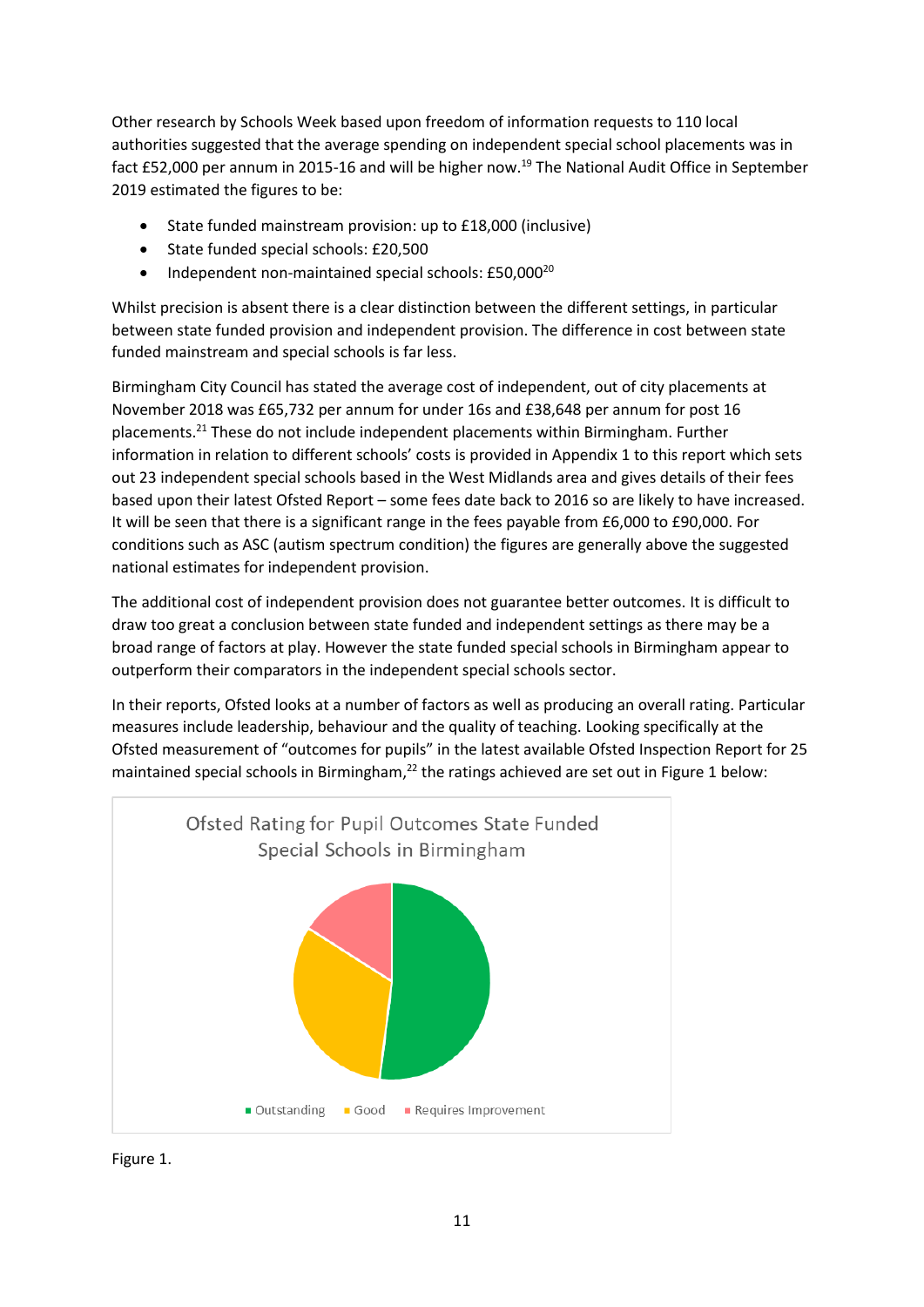A comparison has been made by looking at the independent special schools in the West Midlands (set out in Appendix 1) which might reasonably be thought to form the potential alternative place of education for young people in the City with SEND. The outcomes are set out in figure 2.



#### Figure 2.

It can be seen that the independent sector has a proportion of pupil outcome ratings in the "outstanding" or "good" categories, by contrast in the state funded schools in Birmingham there is a much greater proportion of schools achieving 'outstanding' outcomes, fewer rated as requiring improvement and none deemed inadequate. The ratings in relation to "outcomes for pupils" broadly followed the ratings in other categories across the schools. It should be made clear that there is a wide range of schools in both groups and therefore the comparison makes a general point that may not reflect on individual establishments. Having said that the evidence from the Ofsted reports suggests that the significant additional funds spent on independent provision does not achieve outcomes that are better than, or necessarily comparable to, the state funded special school sector.

#### <span id="page-12-0"></span>Birmingham's Budgetary Position

Birmingham built up a cumulative deficit on its High Needs Block by 2017/18 of £13.8M and, as has been referenced above, there was an expectation that it would grow by £5.3M in 2018/19.<sup>23</sup> The situation has been alleviated by a Department for Education (DfE) allocation of an additional £3.1M for High Needs in December 2018. This has resulted in a rise in the deficit on the High Needs Block of £2M to £15.8M.<sup>24</sup> The additional £3M will be replicated in 2019/20 but not necessarily thereafter. Changes to the Dedicated Schools Grant (DSG) funding formula will see an increase in High Needs funding of £6M from 2019/20.

On the face of matters the additional funding could have the effect of reducing the deficit year on year given that it would suggest a net surplus of £4M in 2019/20 and a net surplus of £1M thereafter if the additional £3M funding ceases at that point. That presupposes that current levels of expenditure are adequate and that there will be no further pressures on revenue in future years. Additional funding for SEND has also been signalled prior to the 2019 general election but it is by not clear how much will be received and over what period. In reality there are significant pressures beyond the current budgetary position including the impact of the recent OFSTED Local Area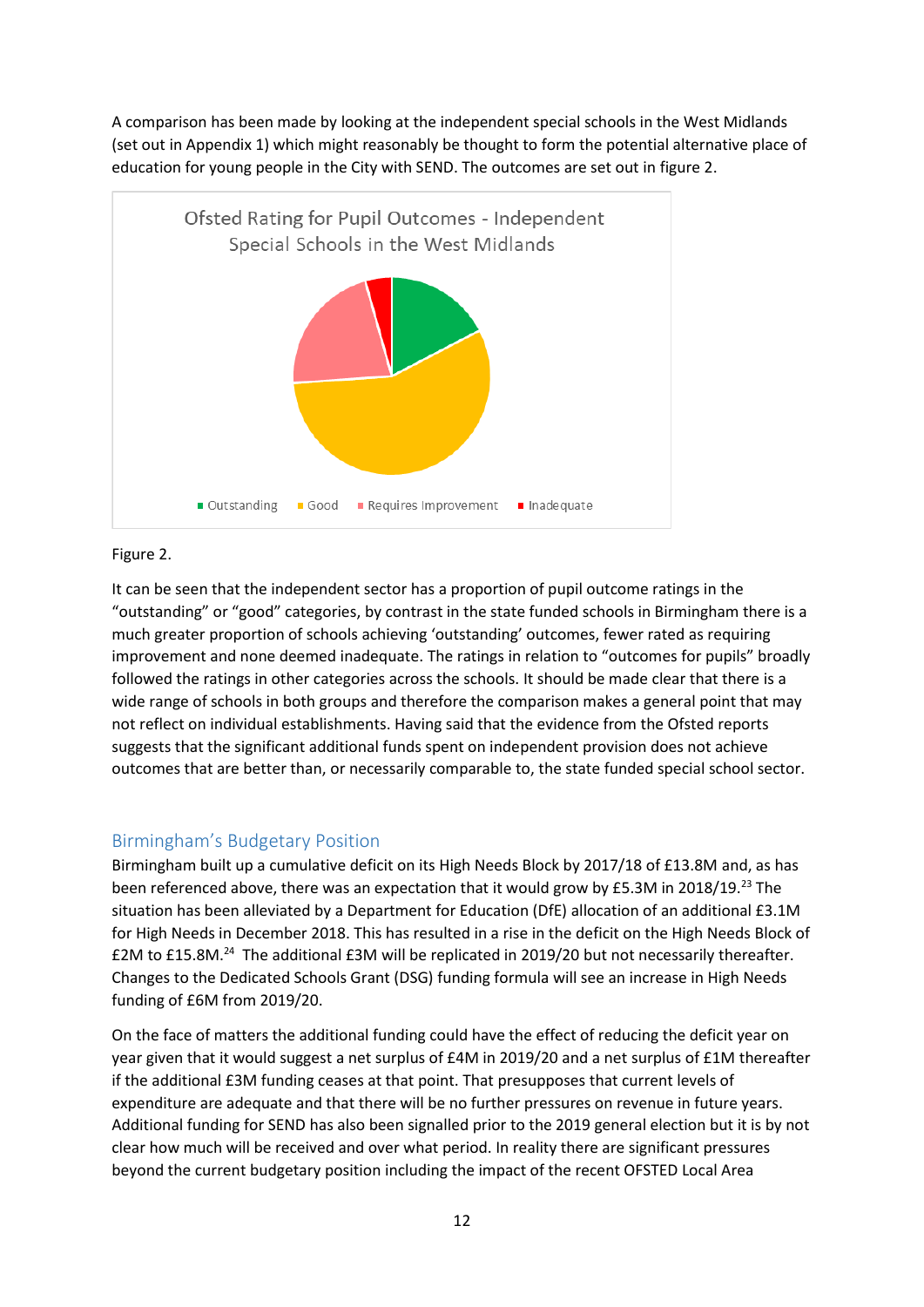Inspection, which has prompted a Written Statement of Action from the Council, as highlighted in its Annual Financial Plan.<sup>25</sup>

This report goes on to consider below the increasing pressure on budgets that arise from the shortage of SEND places and the consequent growth in the use of the independent sector to meet needs at a significant cost. The budget for independent school places increased by £2M (with a target of a further associated £2M savings which was not wholly achieved) in 2018/19. The increasing expenditure is indicative of the difficulties faced. <sup>26</sup> The reality is that even with the additional funds from Government there remain rising budgetary pressures on the High Needs Block such that significant action is required.

The City Council has avoided a requirement to report to the DfE with a budget recovery plan as it has managed to reduce the overspending on the DSG to under 1% which would trigger the obligation for such a report.<sup>27</sup> Even so the Council has a stated aim of a local recovery plan to address the overspending on the High Needs Block. This means the Council's High Needs Block budget is facing the pressure of a 'recovery plan' that relates to overspending whilst at the same time needing to find ways of addressing the shortcomings in the service identified by the Ofsted Local Area Inspection. Notably, in terms of the ability of Birmingham City Council to achieve this, 97% of local authorities responding to a survey expected high needs expenditure to continue to increase into the future.<sup>28</sup> Birmingham would therefor need to achieve something that almost all other authorities see as unachievable whilst also addressing significant shortcomings in its existing service.

#### <span id="page-13-0"></span>Legal Position

Just as with the budgetary framework in which the SEND sector operates it is important to have a basic understanding of the legal framework and in particular the rights of young people with SEND as it relates to education. What follows is not a comprehensive legal guide but some key principles of the law relating to the education of children and young people up to the age of 25. These have a significant impact on the way in which local authorities are able to deal with the overall SEND situation.

For children and young people with SEND who do not have an EHCP, their needs will nearly always be met in mainstream schools. The schools will (at least notionally) apply the basic funding and the additional funding received from the Schools Block to meet the needs of a pupil with SEND up to the sum of £10,000. In the event that a pupil's needs cannot be met from the additional SEND support budget then it is possible that the school could apply for top up funding from the local authority's High Needs Block. In reality in those circumstances it is more usual that a request would be made for an EHCP. Very often top up funding will only be provided to support pupils who already have an EHCP.

The process for obtaining an EHCP is covered by statute, regulation and statutory guidance and an EHCP is legally binding on the local authority.<sup>29</sup> A local authority has to first consider whether an assessment of the need for an EHCP should be carried out. If so, an assessment has to take place which will determine either that there should be an EHCP or that it is possible to meet the needs of the pupil from the Schools Block funding. If it is determined that an EHCP should be issued then the local authority has to set out within the plan the details of the child or young person's SEND, how the SEND will be provided for and the educational establishment at which it will be met. At each stage of the process the parents, carers or if appropriate the young person has a right of appeal to the Special Educational Needs and Disability Tribunal.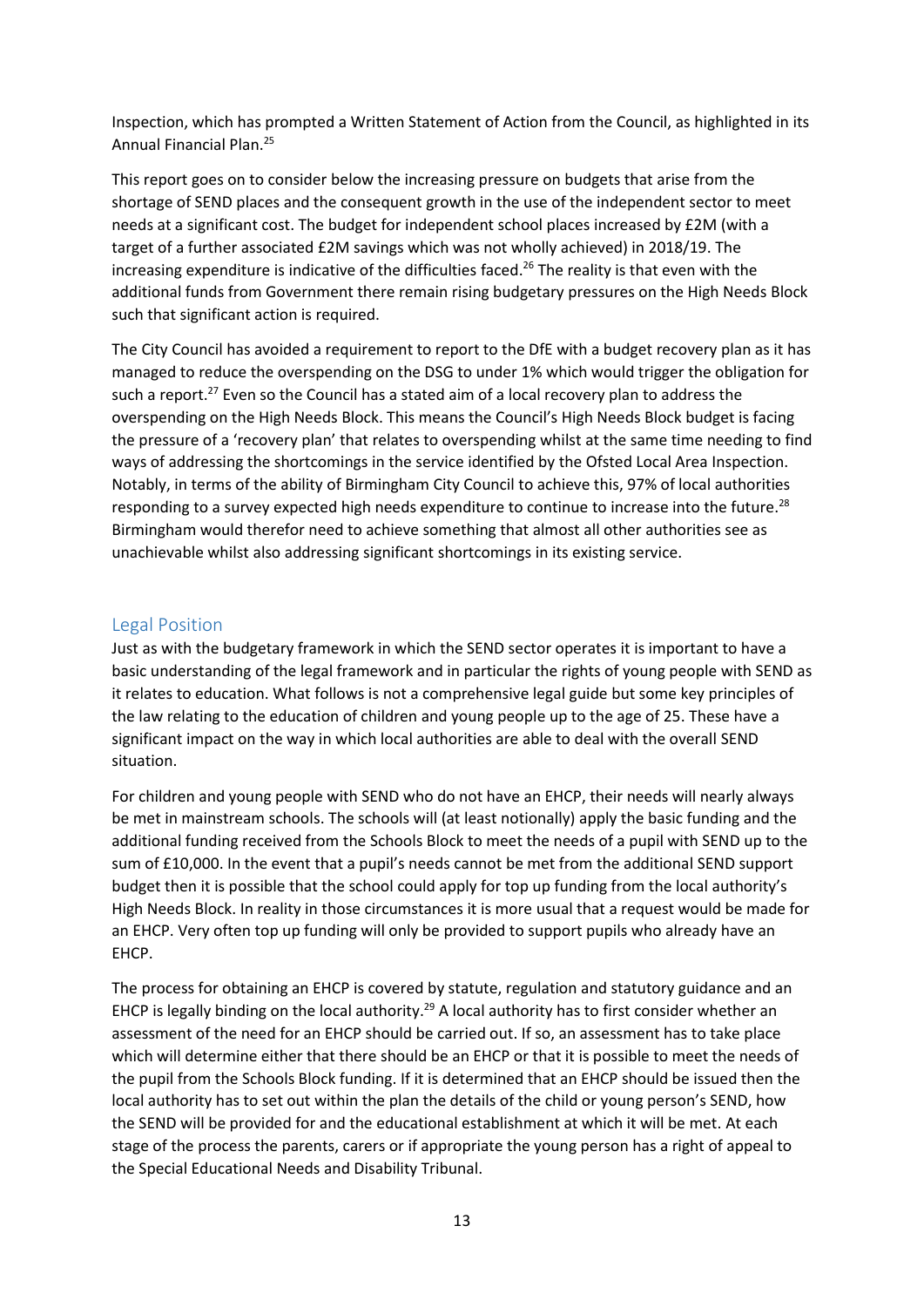The process of identifying a school to be named in an EHCP is that the local authority will try to identify which school or schools it feels are capable of meeting the needs of the pupil or student as set out in the EHCP. It is also possible for the parents or carers to put forward proposals for a school to be named. The local authority will then consult the schools concerned to determine whether they are able to meet the need of the child or young person. It is possible for a school to be able to meet the needs of a child or young person but if they do not have the capacity to admit her or him then it will not be possible to name the school in the EHCP.

Consideration of schools is not limited to the publicly funded sector such as local authority maintained schools, academies or free schools. It is possible for independent provision to be considered. Even if the local authority is putting forward a publicly funded school a parent or carer can nominate an independent special school. In line with the concept of 'parental choice' it is the case that there is a presumption that a child or young person will be educated in the school put forward by a parent or carer.<sup>30</sup> The consequences of that, if unrestricted, is that very significant funds could be spent on independent provision when there is an alternative, cheaper and perfectly adequate setting available.

The rules relating to the naming of schools in an EHCP do place some restriction on the right of parents or carers to secure their choice of school. In essence the local authority can decline the parental preference in the event that the proposed provision:

- Is not suitable for the child or young person.
- Is incompatible with the efficient education of others.
- $\bullet$  Is incompatible with the efficient use of resources.<sup>31</sup>

Unsurprisingly, there has been significant litigation around the question of whether local authorities are entitled to decline to name particular schools put forward by parents. The finer detail of that litigation is not important for the purposes of this report. In relation to the issue of whether independent provision should be named it is the last test that is usually most relevant from a parent or carer's point of view. The reason is that in the vast majority of circumstances an independent special school will be more expensive than provision in a maintained school, academy or free school. On the average figures quoted above the difference in cost between a mainstream school and an independent school will be in a bracket of £32,000 and £46,000 and between a maintained special school and an independent school in a bracket of £17,000 and £29,500.

Every case is different and so the divergence in the figures between independent and maintained provision may vary significantly from case to case. It should also be borne in mind that the local authority is also under an obligation to demonstrate that their more cost effective proposal is suitable for the child or young person. However in general it is the case that suitable maintained provision will be more cost effective than an independent setting. Therefore, in the circumstances where both the local authority proposed placement and the independent special school placement are deemed to be able to meet the pupil's needs, the local authority provision will usually be preferred.

A difficulty arises where there is an inadequacy of suitable provision in the state funded school sector to meet the needs of all children and young people in an authority that have SEND. If there is no place available in a state funded institution then a parental preference of an independent special school (assuming it is capable of meeting the pupil's need) will be highly likely to be named in an EHCP as there can be no question that it is an inefficient use of resources. The reason that inefficiency does not arise is that there is no more cost effective alternative being put forward. The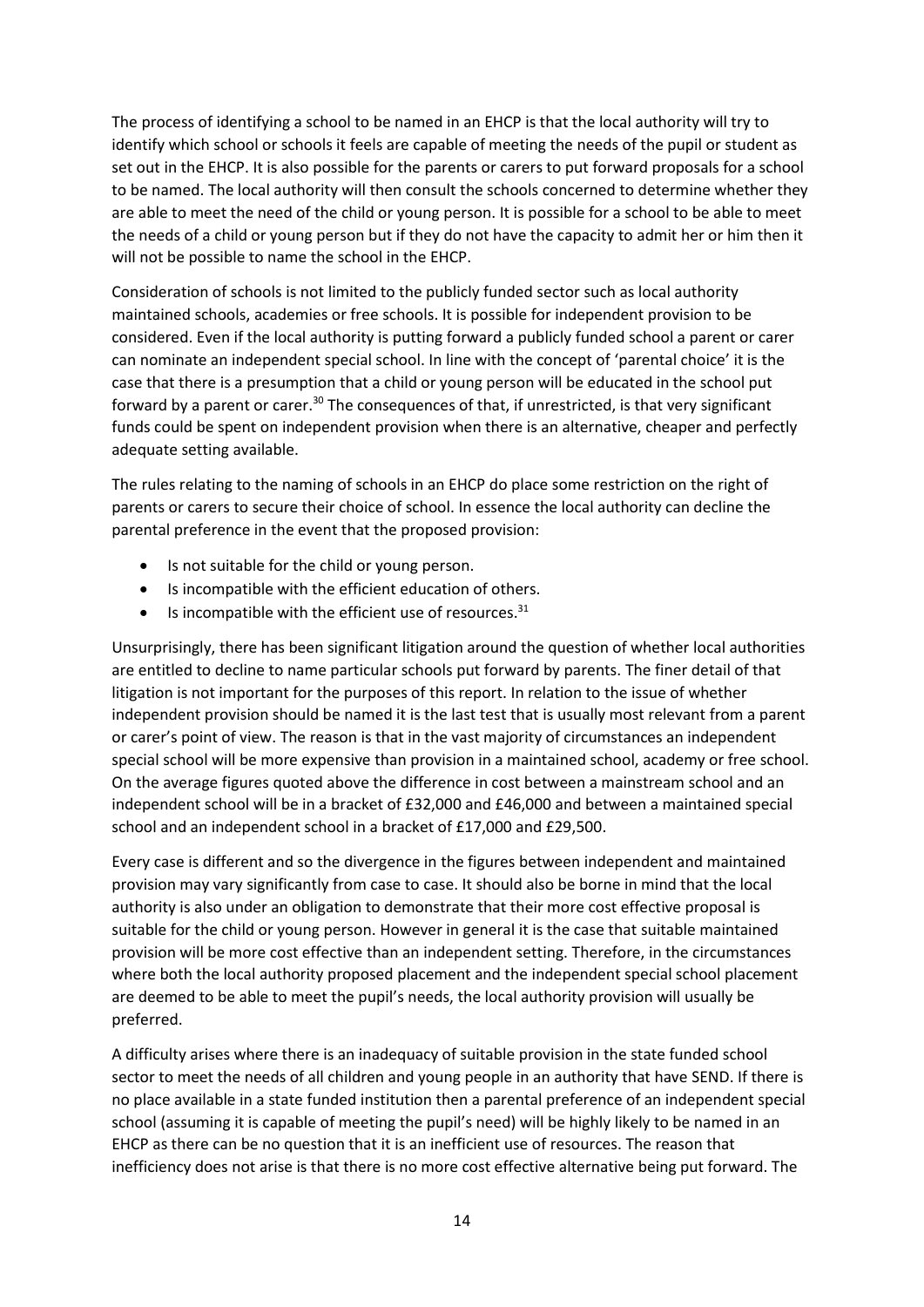lack of suitable provision, considered further below, is a very real problem in Birmingham and elsewhere. In June 2019, a Freedom of Information Act request by BBC Newsnight produced an admission of 66 children with an EHCP having no school place available in Birmingham according to the local authority.<sup>32</sup> As discussed below the figure is likely to be much higher.

Even where a local authority puts forward a proposed placement in a maintained mainstream or special setting the shortage of available SEND places means that very often the proposal is not ideal. As a consequence when a parent or carer exercises their right of appeal to a tribunal they have a reasonable prospect of persuading the tribunal that the alternative to their proposed independent special school does not meet the child's needs. This would mean that the tribunal would be required to name the independent provision in the EHCP as the only proposal that meets the relevant criteria. All the evidence suggests that local authorities, including Birmingham, have a significant shortage of SEND places on which to call and there will often be an attempt to put forward a placement proposal which is making the best efforts to meet a pupil's needs without necessarily succeeding in doing so.

A further factor arises in relation to situations where there are insufficient places for SEND children particularly with an EHCP. Under s19 of the Education Act 1996 the local authority has a duty to provide all children of compulsory school age with an education. Statutory guidance and case law makes it clear that such education should be provided without delay, be full time and be of a quality that is commensurate with the education other children receive and be suitable for the pupil.<sup>33</sup> In some areas of local authority services the restrictions on budgets can lead to there being delays or rationing of provision to service users – whether the local authority in question wishes such a state of affairs to exist or not. In relation to education this is not legally possible given the duty under s19 although in reality there are many children and young people who are out of education for extended periods of time.

Taking everything together in relation to the legal position, where there is a lack of places for children and young people with SEND the situation can easily become very difficult for a local authority to manage. Through the policy approach that arose out of its Inclusion Commission, Birmingham City Council is seeking to make limited resources go further. This is being done by seeking to avoid provision becoming formalised in an EHCP, instead using informal support plans and to support more SEND children in mainstream settings.<sup>34</sup> In many respects this is an attempt to ration what is a limited resource which is the approach that many local authorities are forced to adopt in the face of budgetary pressures.

Attempting to make the local authority's limited resources go further is a high risk strategy given that in the absence of the strategy succeeding there is every prospect that the situation will have become markedly worse. Families unhappy at the provision that is available (if any) can and will seek legal redress. The Cambian Group who style themselves as the largest (private sector) provider of specialist education and behavioural health services for children in the UK have identified this, stating in 2018:

"Increased parental awareness of available services and ability to appeal for specific services is driving independent sector growth."<sup>35</sup>

Independent special education provision which is much more expensive than local authority places will fill the gaps that exist. As more children and young people with EHCPs are placed in independent provision the High Needs Block will become further depleted and a vicious circle of deterioration in the situation will be created.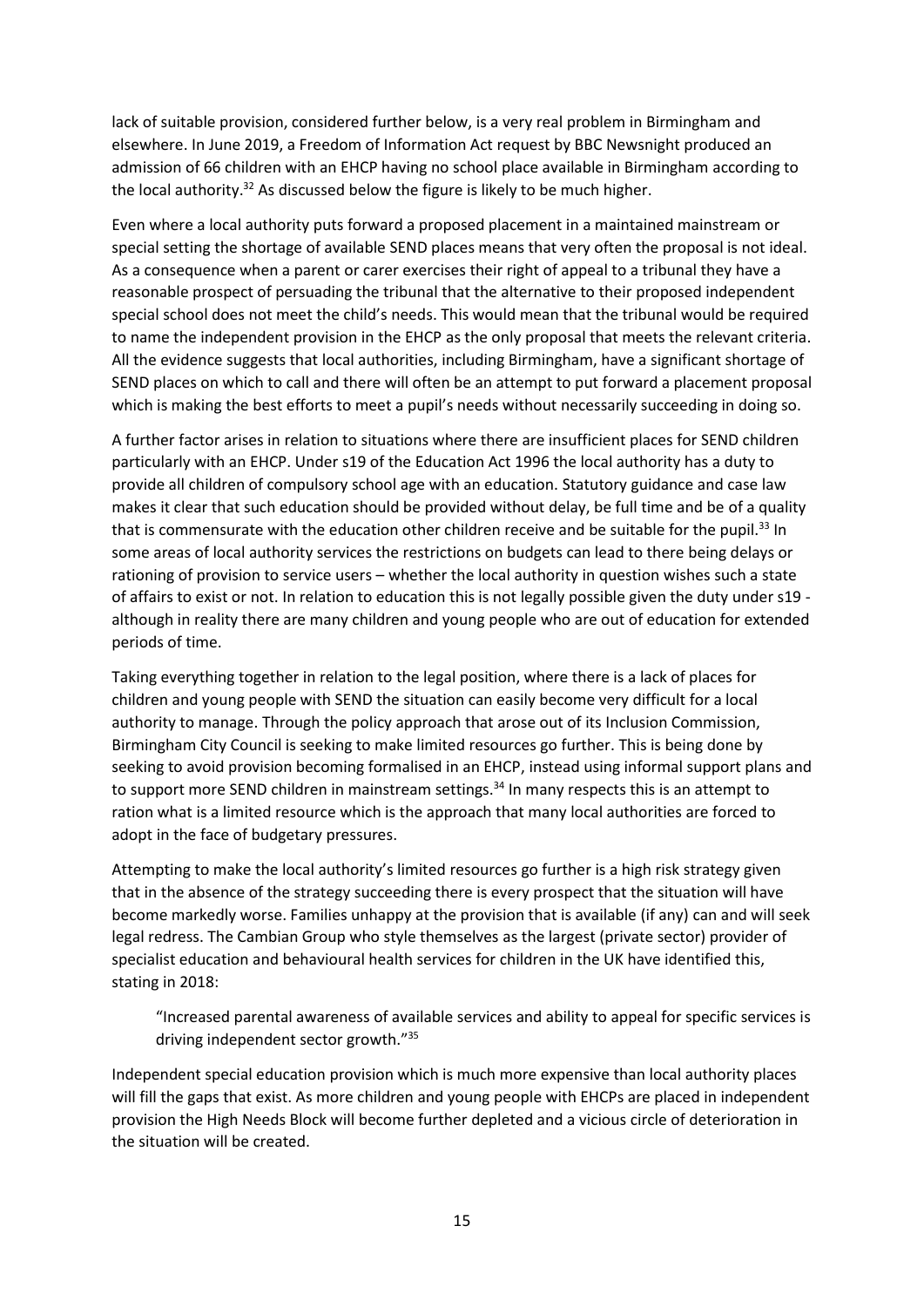#### <span id="page-16-0"></span>**Exclusions**

School exclusions disproportionately affect children with SEND. This is despite particular protection that is written into statutory provisions in relation to exclusion policy and practice and the wider protection afforded people with disabilities of the Equalities Act 2014. Those protections have demonstrably failed to avoid a situation where pupils with SEND are far more likely to be excluded than those without SEND. This is relevant to the issue of school places in Birmingham and elsewhere because it is both a symptom of the shortage and has the effect of exacerbating the situation.

The national picture in relation to exclusion of pupils with SEND could not be clearer. Statistics published by the Department for Education indicate that 46.7% of all pupils that are permanently excluded have SEND. Pupils with SEND who have an EHCP are 20 times more likely to be permanently excluded from primary schools than pupils without SEND. Pupils without an EHCP but with an identified special educational need or disability are 16 times more likely to be permanently excluded from primary schools. In the secondary sector pupils with an EHCP are more than twice as likely to be permanently excluded and pupils without an EHCP but with an identified special educational need or disability are nearly five times as likely to be permanently excluded.<sup>36</sup>

In reality the figures for children and young people with SEND who are excluded will be higher than the published figures as there will also be pupils who are permanently excluded who are yet to be identified as having special educational needs. Whilst many pupils with SEND will navigate their school career without any difficulty those with challenging behaviour or who struggle to access learning which does not fit their framework of needs are at a very significant risk.

The statutory guidance provides that, in dealing with exclusion, schools should avoid discrimination and take positive steps to promote equality. It specifically recognises that pupils with SEND are at a greater risk of exclusion and directs schools to take steps to identify and address special educational needs.<sup>37</sup> None of this has had the effect of bringing down the worryingly high levels of exclusion amongst SEND pupils.

Birmingham's Inclusion Commission recognised that "there are too many exclusions of pupils with special educational needs" in the City.<sup>38</sup> This was further recognised in the report of the Ofsted Joint Local Area SEND Inspection of Birmingham in September 2018.<sup>39</sup> In the City Council's "Written Statement of Action" responding to the Ofsted Inspection a commitment was made, that by June 2020, the local authority will have 'unpacked':

"…the reasons sitting behind persistent absence, fixed term and permanent exclusions for those children who have SEND, and then to develop strategies to address these reasons."<sup>40</sup>

It is undoubtedly the case that Birmingham has as much of an issue with the exclusion of pupils with SEND if not a situation which is worse than the national picture. Certainly in the primary sector Birmingham's permanent exclusion rate is more than 2.5 times the national average. <sup>41</sup> It is reasonable to assume therefore that SEND pupils are disproportionately at risk of being excluded in Birmingham primary schools relative to the national picture. Nationally primary school children with SEND are 16-20 times more likely to be excluded than those without SEND. It would be remarkable if the generally much higher exclusion rates in Birmingham did not put them at even greater risk. Secondary school permanent exclusion statistics are closer to the national averages both in the most recent figures and in the recent past however they are never below the national averages.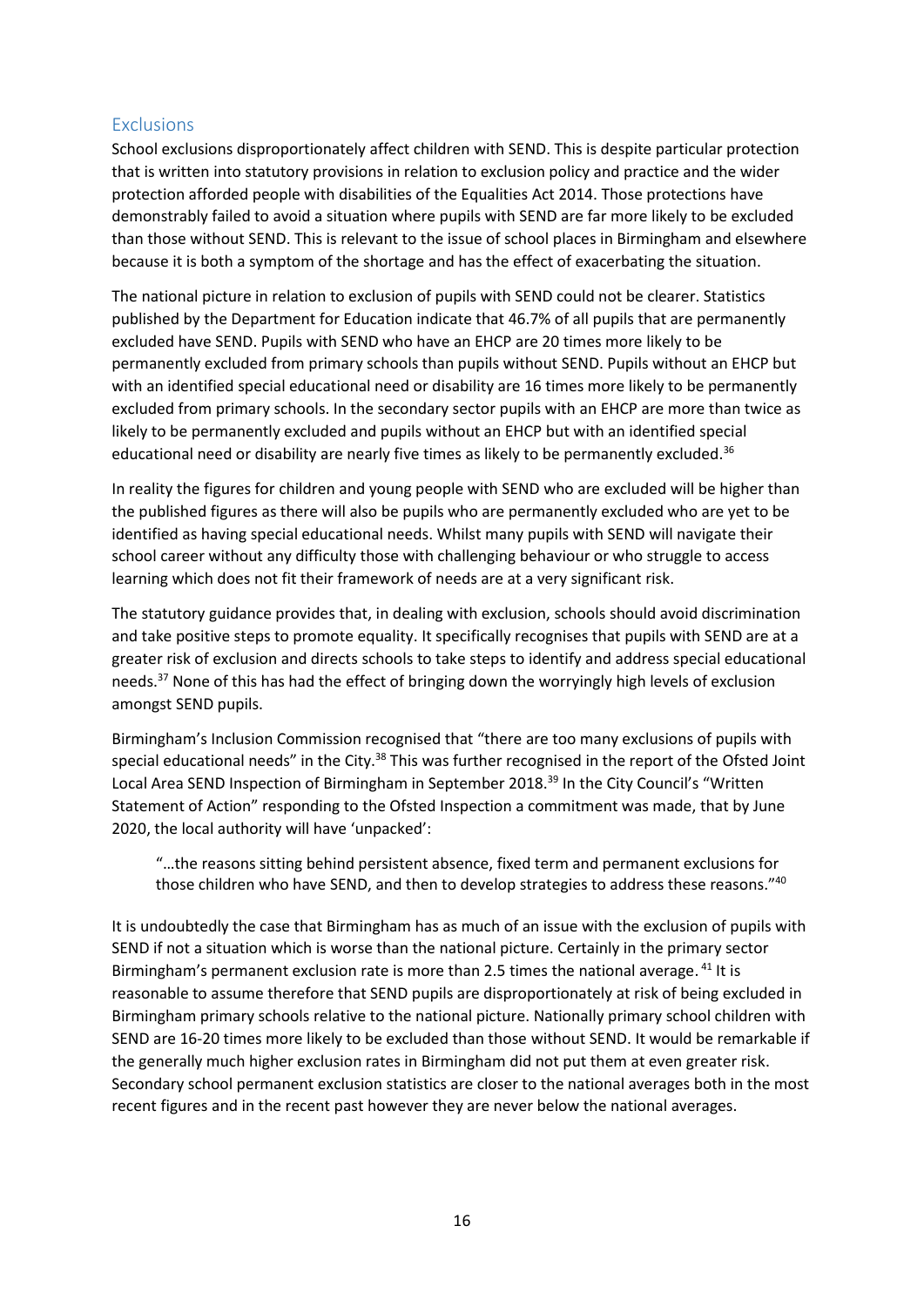Focussing on the primary school situation, over the past seven years permanent exclusions in Birmingham primary schools have increased significantly, almost doubling, as the figures below show:  $42$ 



Birmingham primary school permanent exclusions have always been significantly above the national average. Birmingham has 2.5% of the national primary school population<sup>43</sup> yet 8.5% of the total national primary school permanent exclusions based upon an average of the last seven years' figures.<sup>44</sup> Nationally primary school exclusions fell last year whilst in Birmingham the numbers continued to increase.

The reason exclusions matter in relation to the issue of school places is that the trend in Birmingham, as well as nationally, may be partly caused by a shortage in appropriate places or support for children with SEND. Additionally, the situation is likely to remain difficult due to the strain on schools budgets. The Birmingham City Council response to the Ofsted Local Area Inspection recognised the impact of falling support staff numbers, particularly teaching assistants.<sup>45</sup> The effect of the reduction in support staff is, as the local authority states, that the capacity of schools to meet the individual needs of pupils, particularly those with SEND, has fallen.

An important factor here is the requirement of schools to meet the first £10,000 of provision for children and young people with SEND from the existing school funds. As we have seen, the figure of £10,000 per pupil is a notional figure and is not ring-fenced. With pressure on school budgets there is not likely to be a significant reserved fund for contingencies that occur. Therefore, if behavioural issues arise that require support, the question for the school management team will be what other resource can be cut to fund the additional assistance?

The Local Government Association research into SEND and High Needs funding found that a major contribution to the situation was:<sup>46</sup>

"…a range of national policy decisions which, taken together, have not created an environment in which mainstream schools are rewarded or incentivised for being inclusive."

Factors cited include curriculum changes, the focus on inspections and the accountability regime including the Progress 8 measure that seeks to measure individual pupil growth from the end of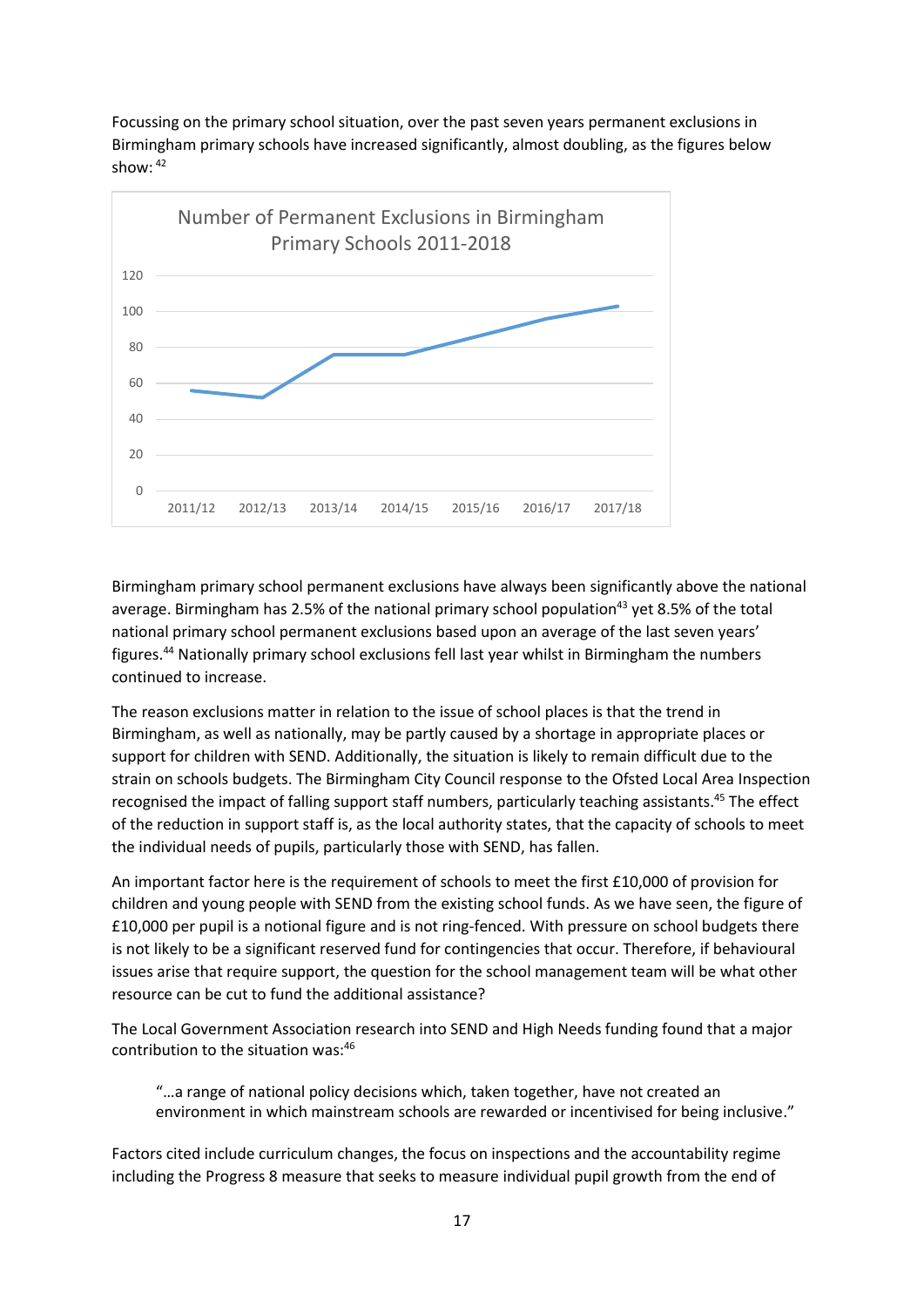primary school to the end of Key Stage 4. In relation to the latter, the focus on academic achievement and also a weighting towards progress at the higher ends of academic achievement has not incentivised a broad focus on the whole school population. <sup>47</sup> Whilst the Department for Education has introduced changes to Progress 8 to take into account the performance of 'outliers', to the extent that inclusion has been disincentivised for some time the damage is already done and the changes appear to have had a minimal impact.<sup>48</sup> The National Audit Office has also supported the view that the pressure of attainment targets is a reason for less SEND pupils attending mainstream schools.<sup>49</sup>Children and young people with SEND can present disruptive and challenging behaviour and teaching assistants and other support staff provide a critical role in supporting pupils. That support helps with learning, avoids situations escalating and reduces the disruption to other pupils that might otherwise give rise to fixed term or permanent exclusion. A key feature of very many EHCPs is the provision of a teaching assistant resource to support a young person which demonstrates their value. As stated, a local authority is obliged to fund the support specified in an EHCP; however for children with SEND that do not have an EHCP and who are being supported from pre-existing school resources the drop in non-teaching staff will inevitably leave them at greater risk of exclusion.

In the absence of greater levels of support in mainstream schools the options for pupils with SEND are to seek an EHCP and potentially to be placed in a special school setting. The aspiration of the Birmingham Inclusion Commission is to reduce the number of EHPCs through greater levels of non-EHCP based support in mainstream education, this included a concept of 'support plans' as a less formal package of assistance.<sup>50</sup> Twelve months after the publication of the Inclusion Commission report, the local authority Written Statement of Action in response to the Local Area Ofsted Inspection does not refer to support plans but commits to ensuring mainstream schools take a collaborative approach to an inclusive education by September 2019.

Ofsted highlighted in its report the high number of pupils who are out of education which was acknowledged by the local authority:<sup>51</sup>

"Parents raised concerns about children and young people who are not in education. As leaders are aware that too many pupils who have SEN and/or disabilities are not in school, one of the targets within the education delivery and improvement plan is to reduce this number. This is yet to have a significant and sustained impact."

The authority's Written Statement of Action seeks to reduce the number of children not in education by August 2020. The existence of children with SEND without a school place is one feature of the reality of there being insufficient school places. The experience of the writer is that there is significant difficulty in excluded children accessing Birmingham's pupil referral unit, the City of Birmingham School.

A pupil referral unit is designed to be a short term provision for children and young people who are excluded (formally or informally) from education in order to avoid gaps in education and to enable consideration of a suitable educational setting to take place. There is effectively a waiting list to access the City of Birmingham School due to a lack of available places. This is a situation that should not exist given that paragraph 1 of the statutory guidance states that excluded children must begin full time education no later than the sixth day following a permanent exclusion [my emphasis].<sup>52</sup> The reality is that excluded children are offered limited periods of tuition which will typically be accessed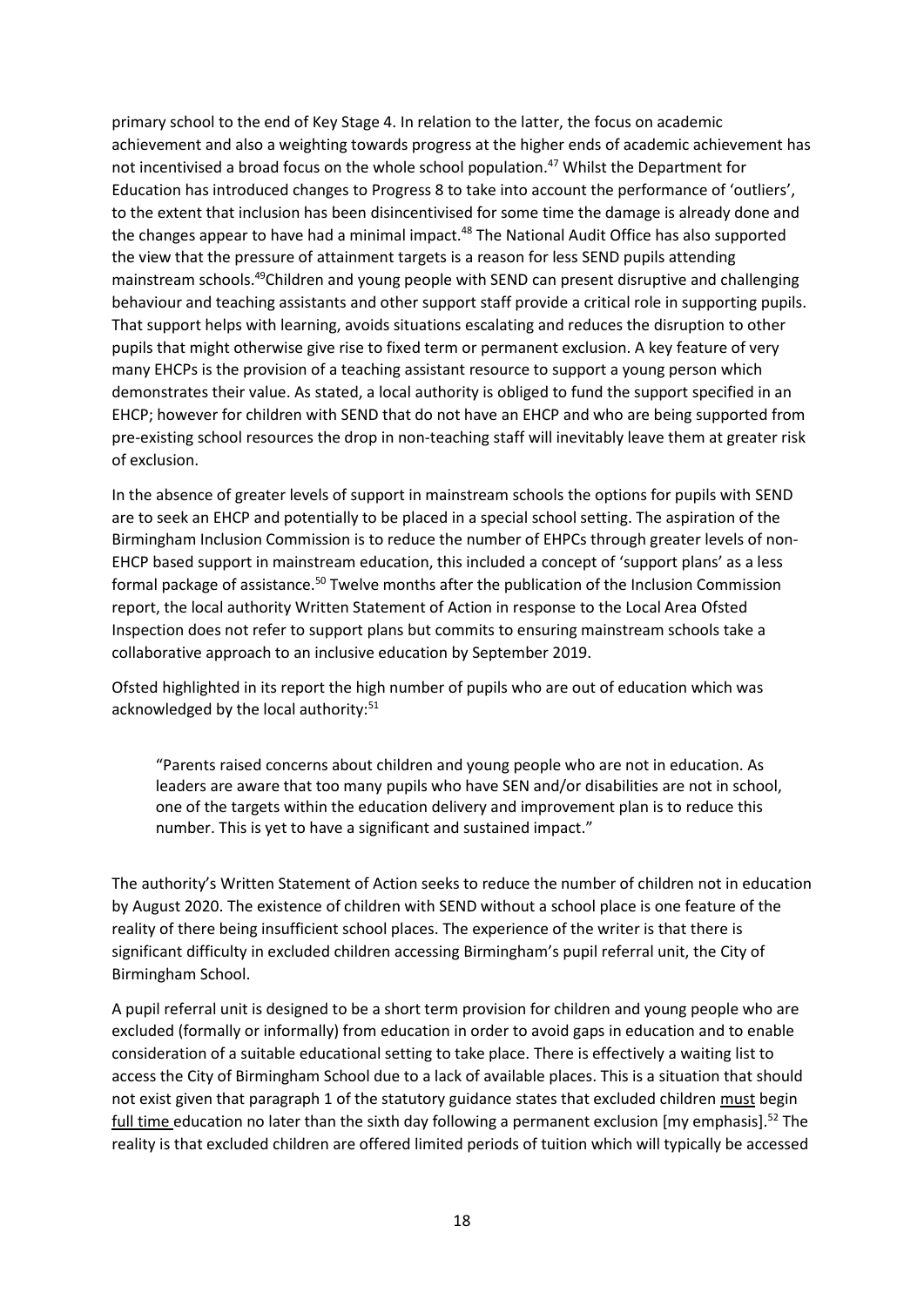online which does not reflect the full time education that is legally required. That education has to be of the same quality as the education which is offered to other pupils in the City.<sup>53</sup>

Where there are children with EHCPs who are out of school one option is for them to be placed in the independent special school sector. Given their right to education under s19 of the Education Act 1996 and a right to have provision named in section I of an EHCP, in the absence of alternative options there will effectively be a right to insist upon a suitable independent special school place. As noted above, Birmingham acknowledged in 2019 there are 66 children with EHCPs who do not have a school or college placement. A report suggested that in fact the number is 250 although Birmingham City Council stated that it was a figure they did not "recognise".<sup>54</sup> The statistics published by the Department for Education record 220 pupils in Birmingham with EHCPs not in education, employment or training in January 2019 which is supportive of the higher figure.<sup>55</sup>

It is notable that the private Kedlestone Group are well aware of the opportunity that arises from high levels of exclusions, particularly in relation to SEND children and young people:

"The market for special needs schools remains strong despite the challenging economic and politically uncertain environment. An increase in the number of children being taken into care combined with an increase in exclusions from mainstream schools will continue to drive demand." [my emphasis]<sup>56</sup>

The Kedlestone Group is a private sector company providing "residential and day schools together with children's homes for young people with social, emotional and mental health needs and those on the autistic spectrum." They are not the only private sector education provider whose business model is in part predicated on the increase in exclusions from state funded schools. The impact of the increasing exclusions and the number of children and young people out of education is to drive the expenditure of the High Needs Block budget on independent special school provision.

#### <span id="page-19-0"></span>Places

Birmingham City Council has acknowledged a shortage of special educational needs places.<sup>57</sup> As noted above whilst the number of SEND places has been increasing, the number of EHCPs is increasing at twice the rate creating a growing shortfall in places. There has also been a significant increase in children and young people being placed in the independent sector.

The most acute need for places is said to be in relation to pupils with Autistic Spectrum Condition (ASC) and Social, Emotional and Mental Health (SEMH). One third of the placements in the independent sector are recorded as having ASC as their primary need and one third, SEMH.<sup>58</sup> This is leading to increasing costs in terms of the placement of these pupils and also increasing publicly funded transport costs as pupils travel further to access suitable education.

There are a number of issues behind the rising pressure on places. Part of that is the pressure on budgets across all schools. As discussed, it is also said to be a result of the pressure on attainment in schools with limited resource being focussed on results rather than inclusion. It is noted that this generates a trend towards pupils who might previously have had their needs met in a mainstream setting with appropriate support being placed in special schools and resource bases. What this suggests is that the situation is more serious than just the fact that the rise in EHCPs is twice the rise in special educational needs places available. In reality because of the other pressures on schools in terms of performance, which hampers inclusion, there is increasing pressure on special school and resource base places over and above that reflected by the increasing EHCP numbers.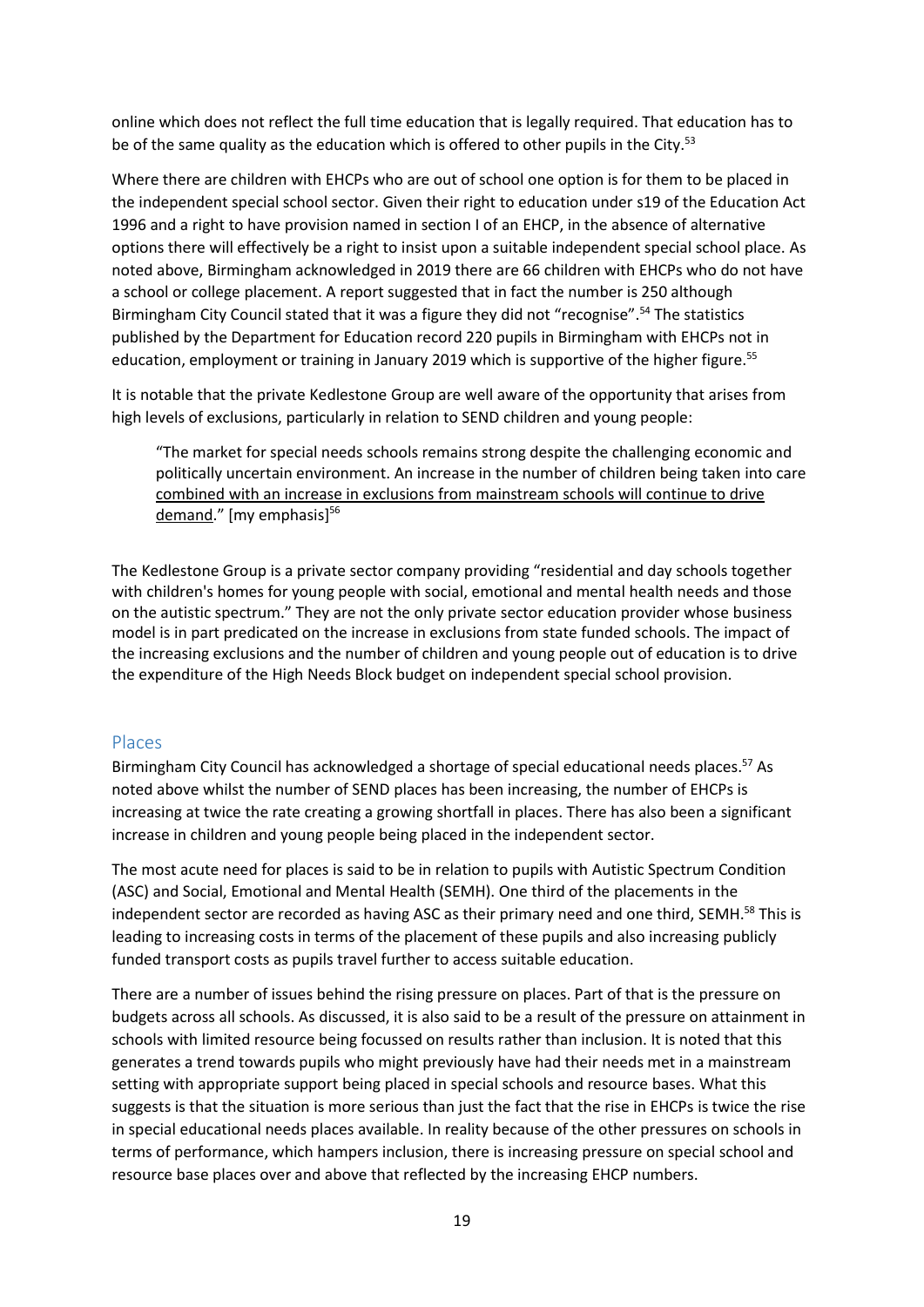The City Council reported to the Schools Forum in 2018 that a framework for SEND educational placements in independent settings was being implemented to ensure they meet stringent quality assurance and submit a tender and fee structure to be part of the framework.<sup>59</sup> Whilst this holds out the offer of a means of controlling both resources and a return on investment, in reality if there are not enough places in the state funded sector there is no practical control that can be applied in circumstances where an independent setting alone can meet a child's need.

The difficulty in keeping down the placement of children and young people in independent settings has been seen in the last year's financial figures for Birmingham City Council. The reported outturn on the 2018/19 High Needs Block included overspending of £1M in independent placement provision that was attributed to "savings not achievable".<sup>60</sup> It is worth bearing in mind that the additional £1M is likely to be an on-going cost and not related to a single year as placements are an annual, not a one off, cost.

#### <span id="page-20-0"></span>Private Sector Opportunities in the Independent Special Sector

The independent special school sector has long existed and played a role in providing education for children and young people, especially where they present with particularly complex needs. Many independent special schools have charitable status which offers benefits in terms of tax allowances and funding opportunities. Non-maintained special schools which are approved under s342 of the Education Act 1996 are required to be not for profit. Where independent schools are charitable or not for profit, any surplus income generated would need to be applied to their charitable objects which will typically relate to the provision of education to young people.

There are other independent schools that are 'for profit' or based in the private sector. These schools can apply for the approval of the Secretary of State under section 41 of the Children and Families Act 2014. Doing so gives parents and carers a right to request that the school is named in an EHCP and if it is so named the place must be funded by the local authority. Authorisation under section 41 does also mean that a school cannot refuse to accept a pupil if that school is named in an EHCP.

Where independent special schools are not authorised under section 41 it is still possible for local authorities to place pupils at the school but technically they cannot be required to do so. In reality where there is a shortage of appropriate SEND places the local authority will have limited choice about whether to allocate to a non-section 41 approved school if it is to meet its duty to provide an education for a child under s19 of the Education Act 1996. At the same time the school in question will be able to exercise a discretion as to which pupils it accepts which allows it to manage the challenges it faces in dealing with its overall school population.

The supply of special educational provision is seen as being a significant opportunity in the private sector. The Cambian Group, which as previously mentioned holds itself out as the largest private sector supplier of special educational needs provision, identified the "annual addressable market value" (the potential earnings it might achieve if it supplied 100% of the available market) as being £4.7bn. <sup>61</sup> Whilst it is inconceivable that the private sector will reach a point of providing 100% of special educational needs provision at present local authorities provide 83% of SEND school and college places with the remaining 17% split between the private and voluntary/charitable sectors.

There is therefore an obvious incentive on the part of the private sector to grow its current share of the 'market'. As has also been noted above the strategy of private sector companies is based upon the increasing number of exclusions from mainstream schools and the growth in awareness of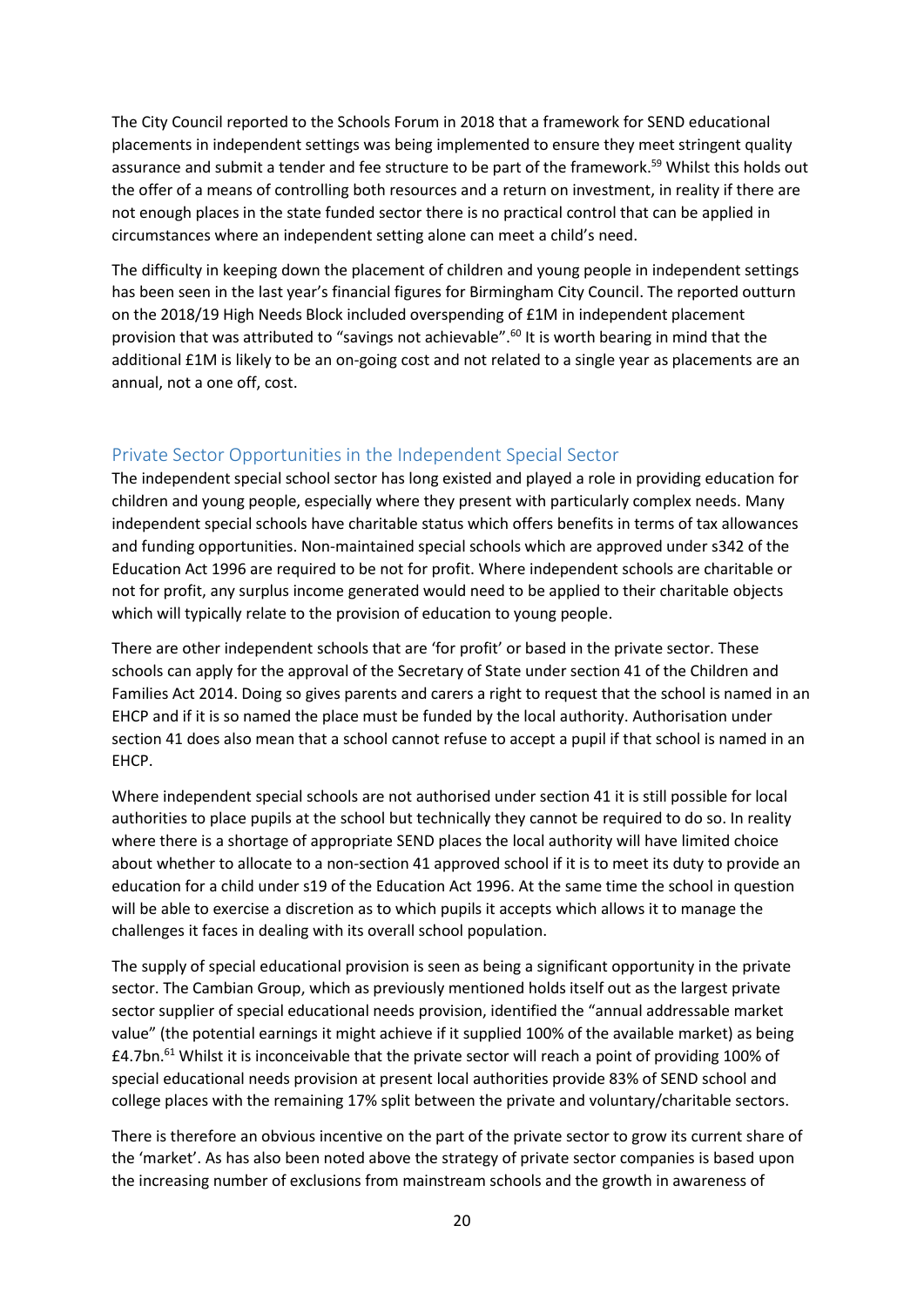parents and carers of the ability to appeal for specific educational provision. In addition the increase in "the prevalence of higher need autism spectrum disorder as a primary need" and the annual growth in the numbers of pupils with special educational needs (as part of a wider growth in overall pupil numbers) is seen as key drivers. 62

Growing market share is not the only strategic aim of private sector providers. In 2018 Cambian Group's announcement of interim results to the stock market included the following report:

"The Group's ongoing focus is to fill existing capacity, increase fee levels and reduce the cost base to increase margins. Good progress has been made in increasing average fee levels and average occupancy levels have remained stable."<sup>63</sup>

Shortly after the publication of that statement Cambian Group were acquired by a competitor, CareTech Holdings PLC, in a deal said to be worth £372M.<sup>64</sup> This supports the view that the independent special school market remains, in the opinion of the private sector, very attractive.

One example of a private sector school which has opened in Birmingham is the ARC Oakbridge School in the Jewellery Quarter in 2018. It has a capacity of up to 40 children with autism spectrum condition and is not approved under section 41 which means it retains a discretion as to the pupils it accepts onto its roll. At the time of an Ofsted inspection in January 2019, shortly after it opened, there were eight pupils on the school roll referred from Birmingham and Solihull local authorities. The annual fees are £55,000 per pupil.<sup>65</sup> It is worth remembering that as a school that is not approved under section 41, unlike other independent special schools a local authority cannot be forced to name the school as a placement for any pupil.

In the Ofsted inspection the Oakbridge School achieved 'good' ratings across all areas which suggests it offers a reasonable learning opportunity. Clearly the existence of the school expands the availability of SEND places in the local area. Putting to one side questions of relative quality between independent and publicly funded providers, what is indisputable is that placing a pupil at schools such as Oakbridge consume considerably more public funds than a maintained special school. It is for this reason that local authorities are able to exercise a discretion to decline to name a school where it does not constitute an efficient use of resources.<sup>66</sup> However for SEND children and young people out of education or struggling in a mainstream setting this is an attractive opportunity to which the local authority seemingly has no alternative.

Oakbridge School is part of the Kedlestone Group which was incorporated in 2012 and is itself part of the Kyanite Limited group of companies. The Kedlestone Group has quickly built up a portfolio of residential and day schools for young people with special educational needs across the country through acquisition and new starts. Up until 2016 the annual accounts were showing significant losses but in 2017 a profit of £2.87M was achieved and in 2018 this was increased to £4.54M.<sup>67</sup> The turnover in 2018 was £28M and the highest paid director received remuneration of £379,940.

One attraction of operating in this sector can be seen by virtue of the fact that despite an operating profit before tax of £4.6M the group was able to reduce its tax liability to just £62,256 in 2018 (1.3% of its turnover). Kyanite Limited which is Kedlestone Group's parent company is a private limited company registered in Jersey. As such there is limited financial information available.<sup>68</sup> From the information that is available the company appears to be predominantly owned by a family who have previous involvement in the agri-foods sector.<sup>69</sup>

Oakbridge School and Kedlestone Group Ltd offers a local example of the type of opportunity that exists in relation to the provision of SEND places by the private sector. If there were a surplus of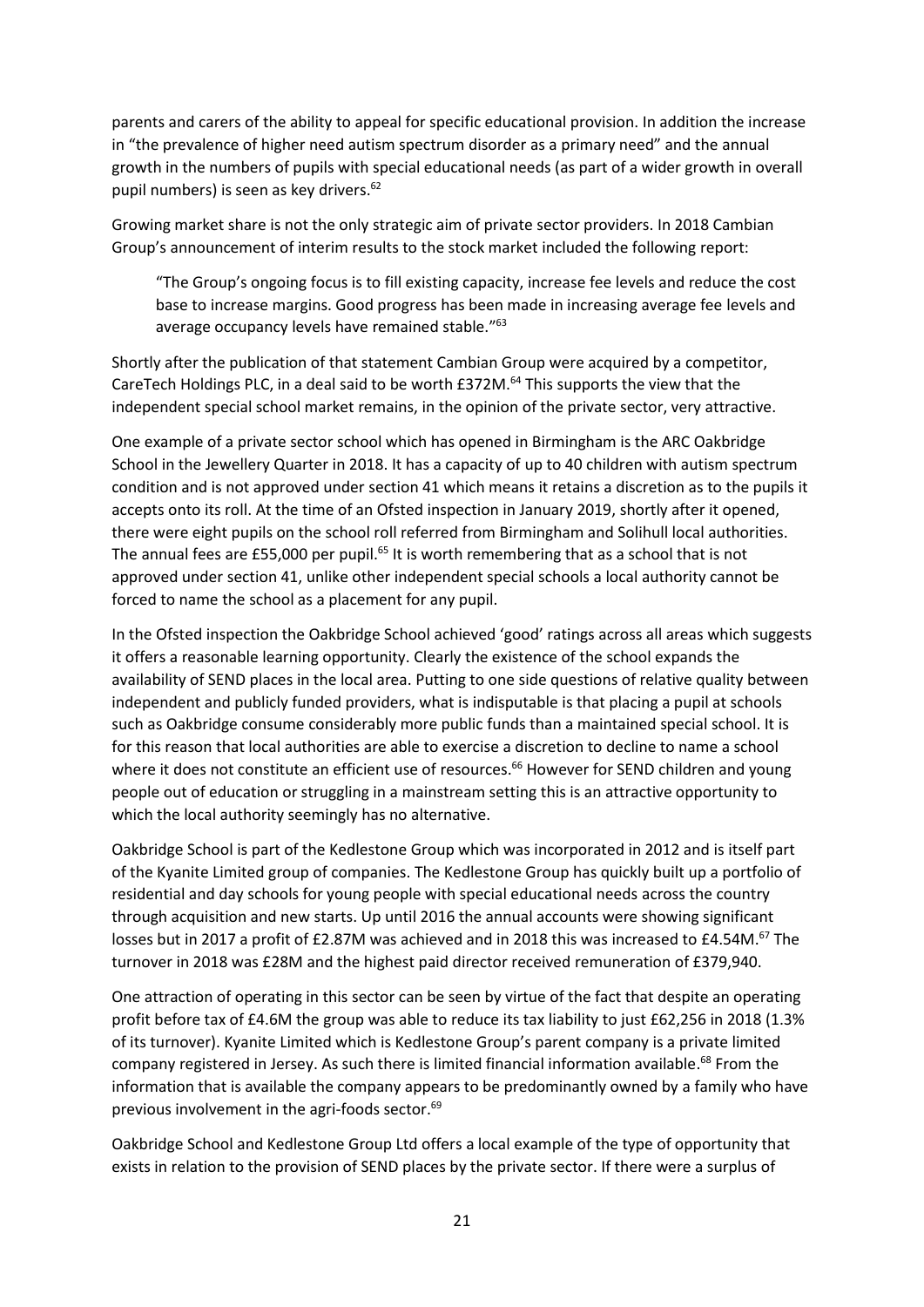SEND places in Birmingham and elsewhere then there would not be a strong business model for the companies to move into the area because of the ability of the local authority to consider the efficient use of resources when looking at placements for a pupil or student who has an EHCP. As it is the shortage of SEND places means there are opportunities for the private, for profit, sector to open up schools in a given area in the knowledge that local authorities will have little alternative but to place pupils with them notwithstanding the significantly higher fee levels and there is no actual obligation on the local authority to do so.

Oakbridge currently has a maximum capacity of 40 pupils. Once it is at capacity the total fees generated would be £2.2M. Birmingham City Council appear to have accepted the role that the school will play in providing education to children and young people in the city. At the formal opening of the school in 2019, the Cabinet Member for Education, Skills and Culture stated:

"It is so important that children who have additional challenges and need space away from a mainstream school will have this specially designed environment specifically for young people with autism…"<sup>70</sup>

The reality is that there is a strong market opportunity for organisations such as Kedlestone to fill the space that has been created by the lack of SEND places in the state funded sector. The problem for Birmingham City Council is that as more money is spent on high cost places for pupils whose need could be met in a state funded school, there is ever more pressure on the High Needs Budget and less resources available to tackle the wider problems it has. Increasing use of independent provision is an inevitability but it is a short term solution with long term consequences.

#### <span id="page-22-0"></span>Other Approaches to the Special Educational Needs Places Shortfall

There are local authorities that are looking at ways of addressing the shortage of SEND places in the state funded sector. Like other cities, Manchester is facing considerable pressure in relation to children and young people with SEND. It has seen a higher increase in the number of EHCPs than Birmingham between 2015 and 2017.<sup>71</sup> Overall however the two cities had a very similar percentage of children and young people with EHCPs (Manchester, 3.4%<sup>72</sup>; Birmingham, 3.2%<sup>73</sup>). Manchester has 204 pupils or students in independent provision in 2018/19 at a cost of £6.3M<sup>74</sup> per year or 9%<sup>75</sup> of its High Needs Block allocation. This compares to Birmingham which was said to spend a total of  $£21M^{76}$  per year on independent provision (as at December 2017) or 17.6%<sup>77</sup> of its High Needs Block allocation.

Manchester City Council has approved expenditure of £20M of Basic Needs capital grant to provide an expansion of special school places which is in addition to a DfE allocation of £4.9M.<sup>78</sup> The intention behind this commitment is to significantly bring down the expenditure on independent provision. Whilst there are limits on local authority capital spending as there are on other aspects of expenditure this is clearly a strategy that has merit in terms of controlling future expenditure and achieving the maximum benefit to children and young people as a whole.

Another local authority that has pursued a strategy which is focussed on increasing the number of state funded special educational needs places is Essex County Council. Essex has a similar number of EHCPs to Birmingham with 8,286 in 2018.<sup>79</sup> The County Council's view following a review in 2015 was that by 2020 there would be a shortfall of 344 special needs places. The Council approved capital funding and the Schools' Forum agreed an 'invest to save' scheme which involves borrowing capital to be repaid over time. Funds have also been successfully secured from central government. The intention is to create an additional 400 SEND places and to significantly reduce the spending on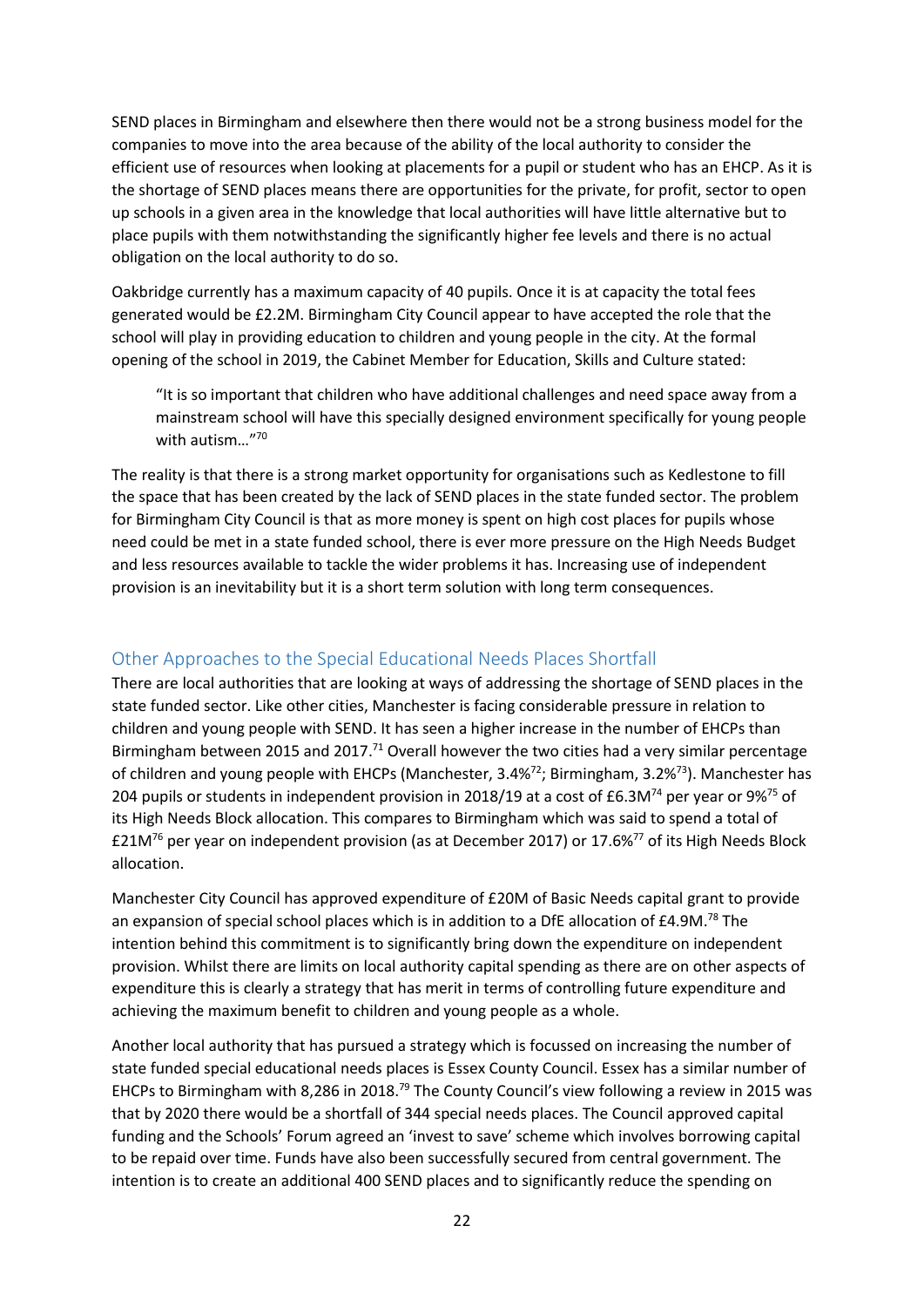"expensive and poor quality independent places" so as to help the broad range of children with special educational needs with the additional funds.<sup>80</sup>

In Birmingham the expansion that has taken place in recent years has been outpaced by the expansion in EHCPs as stated above. The School Place Planning Requirements 2018/19 to 2024/25 report of Birmingham City Council published in 2018 does not deal with the current or projected demand for special school places in the city over the period. It is stated that this will be included in future versions of the report but it should be noted that the report was an update on the previous report of November 2016 so it may be that the demand for SEND places may not be incorporated into overall school place planning until December 2020. It appears there is an absence of accurate intelligence as to where in the city there is a need for additional SEND places and what type of provision that should be. As it is, in the report itself there is not an indication of any expansion in SEND places for the years 2018/19 and 2019/20.81

Elsewhere there is in fact some evidence of continuing modest expansion of special school places with a proposal to increase places at the Pines Special School from 190 to 230 incrementally over a period of time starting in September 2019.<sup>82</sup> Additionally there is a proposal to increase the places at the Skilts School, a special school, from 64 to 120 by September 2021.<sup>83</sup> It should be noted that until recently there were already 80 pupils on the role at the school.<sup>84</sup> If this is complete and correct it does suggest a tailing off of an already limited SEND place expansion. Even if further expansion will take place, on the evidence available regarding current rates of increase this is unlikely to be at the levels that would keep pace with demand, let alone catch up with the already widening of the gap between demand and provision.

#### <span id="page-23-0"></span>Mainstream Inclusion

Birmingham City Council has stated its intention to drive up the levels of inclusion of SEND pupils in mainstream school settings. This might be seen as an alternative to the approach taken by local authorities such as Manchester and Essex in expanding special school provision. It might also be seen as a strategy of last resort when no other options seem viable. The difficulty is that what might appear to be a straightforward solution is very difficult to deliver.

It is notable that one of the local authorities that holds itself out as leading the 'inclusive' approach to special educational needs is expanding special school provision. Newham London Borough Council states that it is well known "nationally and internationally" for a high level of inclusion of SEND pupils in mainstream schools.<sup>85</sup> Yet the local authority has recently bid for funds to build a 100 place special school in the borough<sup>86</sup> and has announced an increase in places at another special school.<sup>87</sup>

The challenge of achieving a high level of inclusion in mainstream settings is likely to be behind the fact that of all local authorities, Newham was found to perform the worst in complying with the statutory timetable for completing EHCPs. Local authorities are required to finalise an EHCP within 20 weeks and figures for 2017 showed that Newham achieved this in just 1.4% of cases.<sup>88</sup> One possible reason for the performance is in the current environment the council is struggling to adhere to its policy of meeting SEND pupils needs in mainstream settings.

Throughout this report the pressures on SEND provision has been set out. At the heart of that is the funding pressure. A London Councils Report from June 2019 noted that whilst turning to an inclusive approach and use of mainstream schools might achieve savings in fact: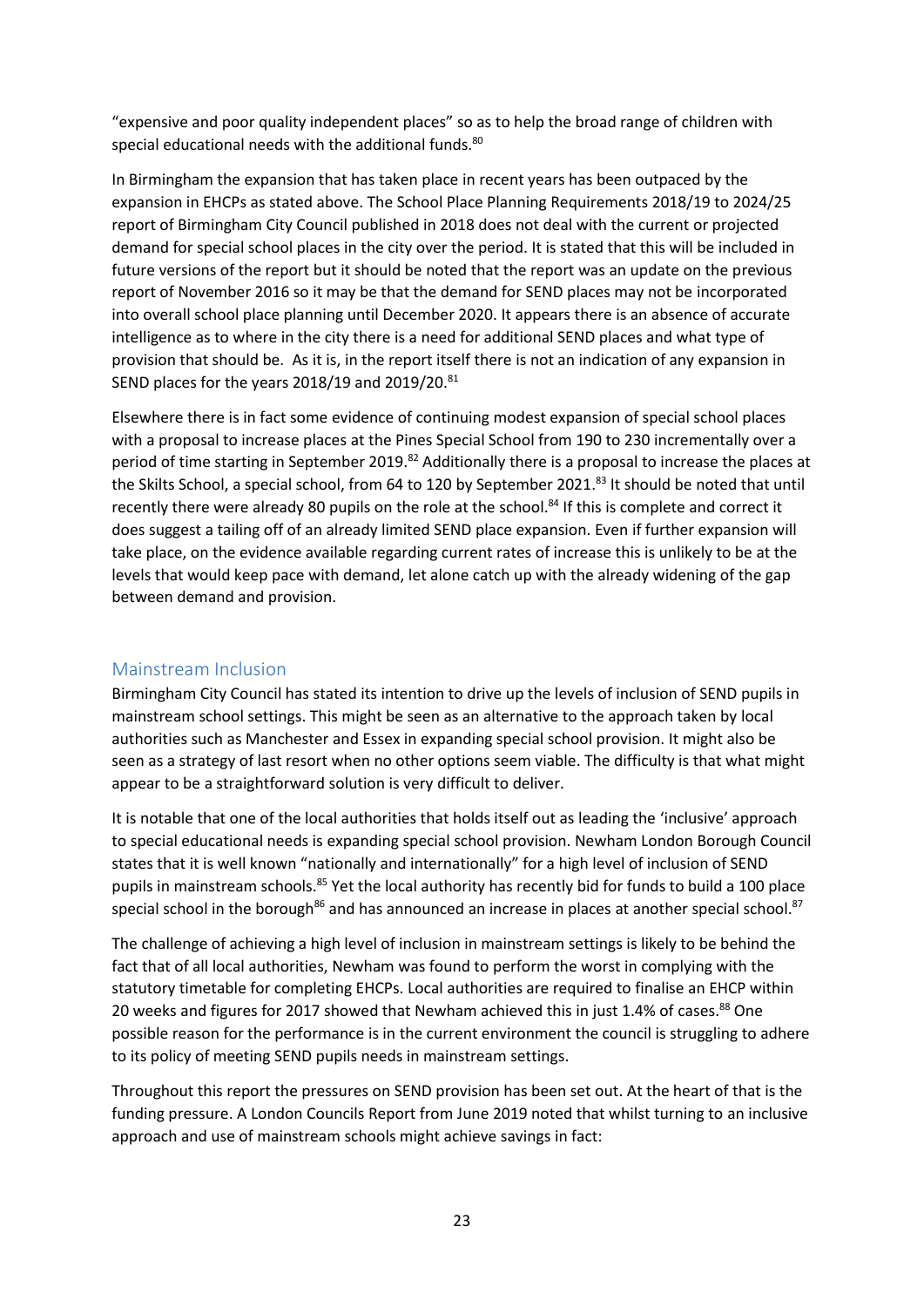"Funding was raised as a key prerequisite for successful inclusion. It was also highlighted as the most significant barrier to inclusion in the current financial climate."<sup>89</sup>

This conclusion supports the view that whilst there is ostensibly a cost differential on current figures between placements in publicly funded mainstream settings and special schools in favour of the mainstream settings, increasing inclusion in mainstream schools is likely to see a significant increase in the cost of those mainstream settings.

If Birmingham was to achieve the shift to provision in mainstream settings that it has suggested is its aim, it will not only need to address the financial pressures of doing so it will need to secure the support of the parents, carers and young people who rely upon the service. For the strategy to succeed, they will need to be persuaded that an EHCP is not necessary and in many cases that in the absence of a publicly funded special school place they should not turn to the independent special school sector. Recent evidence suggests that confidence in Birmingham's delivery of special educational needs services is low which will make a shift in policy towards mainstream inclusion difficult.

The Ofsted Area Inspection Report found that "there is a great deal of parental dissatisfaction" with SEND services in Birmingham.<sup>90</sup> Additionally there have also been surveys carried out in November 2018 and June 2019 in relation to the views of parents and carers.<sup>91</sup> Taking one measure, overall satisfaction with the EHCP application and assessment process the figures give cause for concern. In November 2018, 49.1% of respondents to the survey said that their experience of the process was either poor or very poor.<sup>92</sup> That contrasted with 25.75% that said that their experience was either good or very good. In June 2019 the figures had shifted slightly to 44.45% and 28.57% albeit on a sample size in June 2019 which was nearly half the first one in November 2018.<sup>93</sup>

Birmingham City Council's stated strategy requires there to be a high degree of trust between parents and the local authority. On the recent evidence there is much work to be done to build that trust and this also reflects the experience of those working with parents and carers in Birmingham, including the writer. It is not just the overall confidence in the assessment process there are also marked deficits in satisfaction with the experience of contact with the SENAR service, dealing with concerns raised, accessing support services and transitions to adult services.

The debate over the inclusion of children and young people with SEND in mainstream education is a broad and at times partisan one. A study reported in the Journal of Research in Special Educational Needs in 2016 looked specifically at records relating to pupils with autism spectrum condition.<sup>94</sup> In reviewing previous studies the authors note that there is no consensus about the benefits of inclusion in mainstream schools over placement in a special school setting. They do comment that "there is a great deal of evidence to suggest that when children with ASD lack social competence, they can experience a number of negative academic and socio‐behavioural outcomes in mainstream settings". The 2016 study itself concluded that children they looked at who were in special schools performed better in English than those they considered in mainstream settings. Beyond that the academic outcomes between the settings were considered to be similar.

#### <span id="page-24-0"></span>Conclusion

The purpose of this report has been to set out what is seen as a critical situation in the provision of special educational need in Birmingham. It is hoped that the effect of doing so is to promote urgent action to reset the policy agenda from one which, in the view of the author, is likely to perpetuate children and young people with SEND receiving inadequate support and unacceptable outcomes.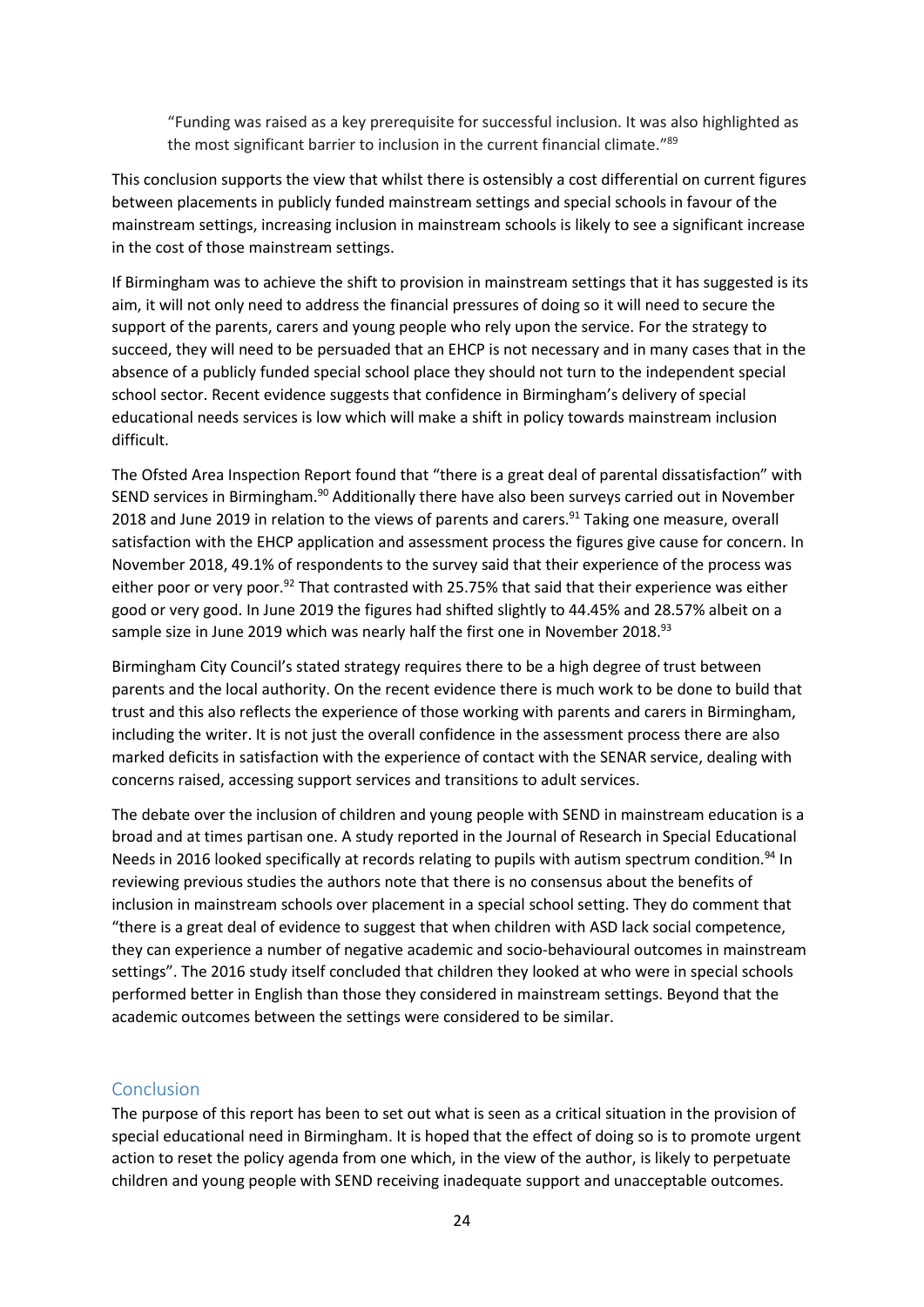There is relevant information that is not publicly available; the report should be considered in that context. The detailed future plans of the local authority are such an example. Having taken note of that limitation it is still the case that there is a very considerable amount of information available and this report is therefore put forward in the belief that it forms a credible argument for urgent action.

Birmingham City Council essentially has three possible approaches to the education of children and young people with SEND:

- 1. They can turn to the independent special school sector to accept children for whom there is not a place in the maintained sector.
- 2. They could initiate a significant expansion of special school places in the maintained sector by taking an 'invest to save' approach.
- 3. They could try to manage the existing resources more efficiently, seeking to minimise the need for EHCPs, placement of pupils in special schools and the use of the independent special sector where there is not space in the state funded special schools.

In essence Birmingham has adopted the third approach as its intended strategy which may be born as much out of a perceived necessity as an actual desire. There is no doubt that there are extreme pressures in relation to the education of children with SEND as there is in relation to education generally and in relation to wider services. There is however a problem for the City in that whilst the third approach may be the strategy, the first approach looks like being the reality. This can be seen in the £1M overspend in 2018/19 related to independent placement provision that was attributed to "savings not achievable".<sup>95</sup>

Where the demand for SEND places is outstripping the increase in the availability of such places the challenge for the local authority is not simply to find a way of managing the available resources better in relation to the existing cohort of pupils and students. It might be thought that the answer is that fewer EHCPs should be issued but this disregards the legal entitlement to such plans and the wider pressures that increase the need for them. Mainstream schools are less able or willing to manage SEND pupils from ever-reducing budgets which is then driving numbers towards special schools. Increasing numbers of permanent exclusions are manifestation of the position and add significantly to the pressure. All the time there is additional demand being placed on the High Needs Block resources.

The consequences of the Written Statement of Action, which was a response to the concerns identified in the Ofsted Local Area Inspection published in September 2018, is unlikely to result in a freeing up of Birmingham's resources. Given that the inspection team found that pupils with SEND are making weak academic progress, are more frequently absent or excluded, experience too long waiting periods for therapy and support and often receive poor quality EHPCs<sup>96</sup> there is an inevitability of more resources being needed to be applied to address these issues. It would be extraordinary if addressing those issues as well as the other matters highlighted in the inspection report could be achieved by spending less money even if there may be particular areas where resources could be better or more efficiently used.

Importantly the national context supports the argument that there are financial pressures and demands for increasing places for children and young people with SEND that Birmingham City Council cannot easily resist. As has been noted, in December 2018, 97% of local authorities expected high needs expenditure to continue to increase into the future.<sup>97</sup> Furthermore the National Audit Office (NAO) has found that in the 2017/18 financial year 81.3% of local authorities overspent their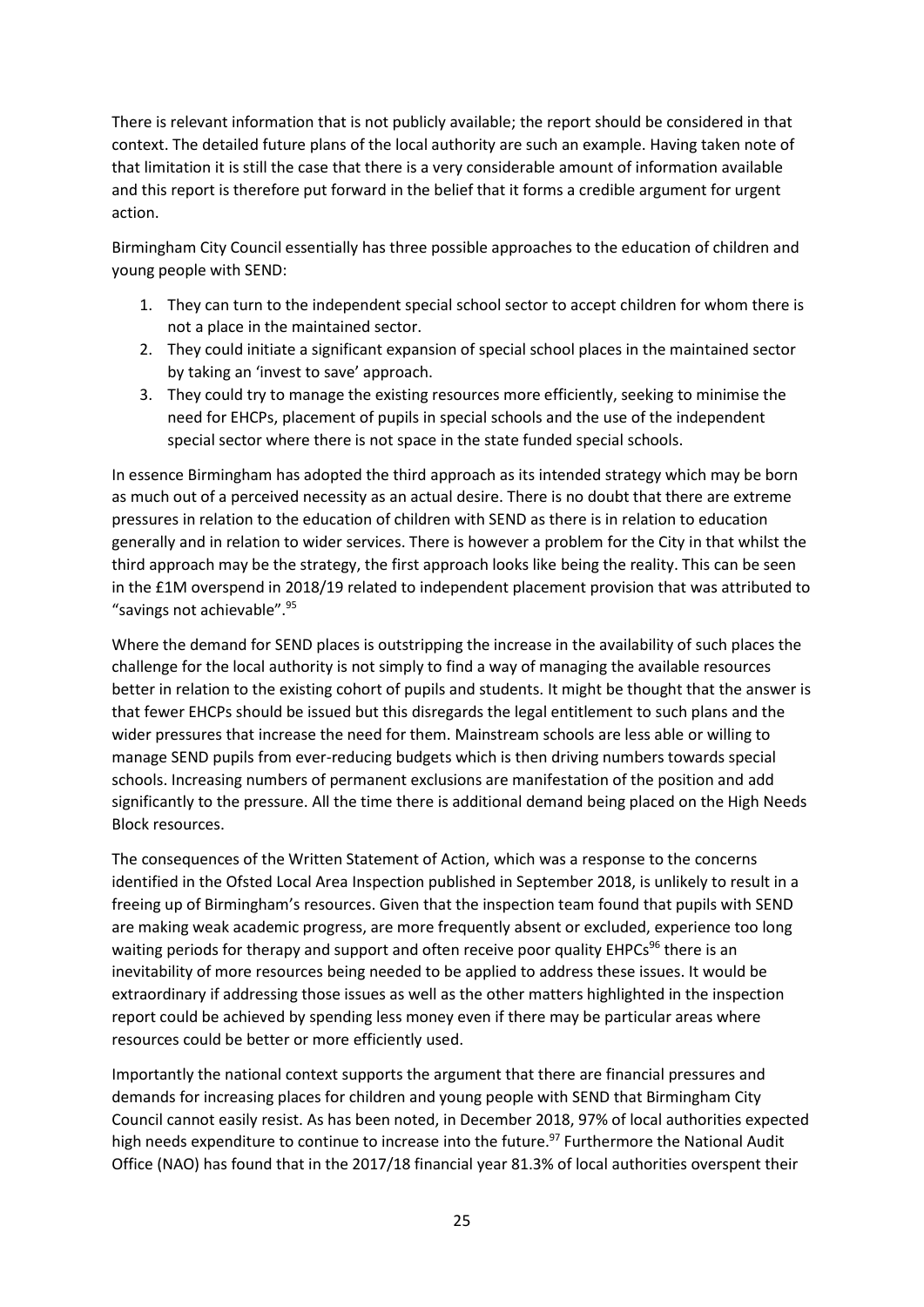high needs budget a figure that has nearly doubled since the new funding regime was introduced in 2013/14.<sup>98</sup> The number of EHCPs, the number of children and young people in special schools and in independent special schools are all increasing.<sup>99</sup> The NAO conclusion on the national picture is telling and has implications for Birmingham:

Many local authorities are failing to live within their high-needs budgets and meet the demand for support. Pressures – such as incentives for mainstream schools to be less inclusive, increased demand for special school places, growing use of independent schools and reductions in per-pupil funding – are making the system less, rather than more, sustainable.<sup>100</sup>

Trying to tackle the increasing expenditure on independent special school places has to compete with the pressures the NAO have identified and in Birmingham in particular, the other financial demands arising out of the Written Statement of Action. Despite the overall demands, the second approach set out above – increasing the number of SEND places in the state funded special school sector - is in the writer's view the only way to avoid ever increasing expenditure on the independent sector becoming reality.

It is possible for local authorities to apply capital budgets to increasing SEND places as can be seen from Essex and Manchester's approach. There may be partnerships to be had with other partners or local authorities to achieve this increase. It will take a front loading of resources as SEND places are created whilst the existing framework of provision exists. However the potential return on investment of capital spending on expanding SEND places now will have a year on year benefit just as every additional placement in the independent special school sector does not just impact on one year's resources but will tend to impact for a number of years. Birmingham is often described as a 'young' city and its growing population is likely to continue to generate demand for SEND services into the future. Investing now will ensure that we provide a bright for future for every child for many years to come.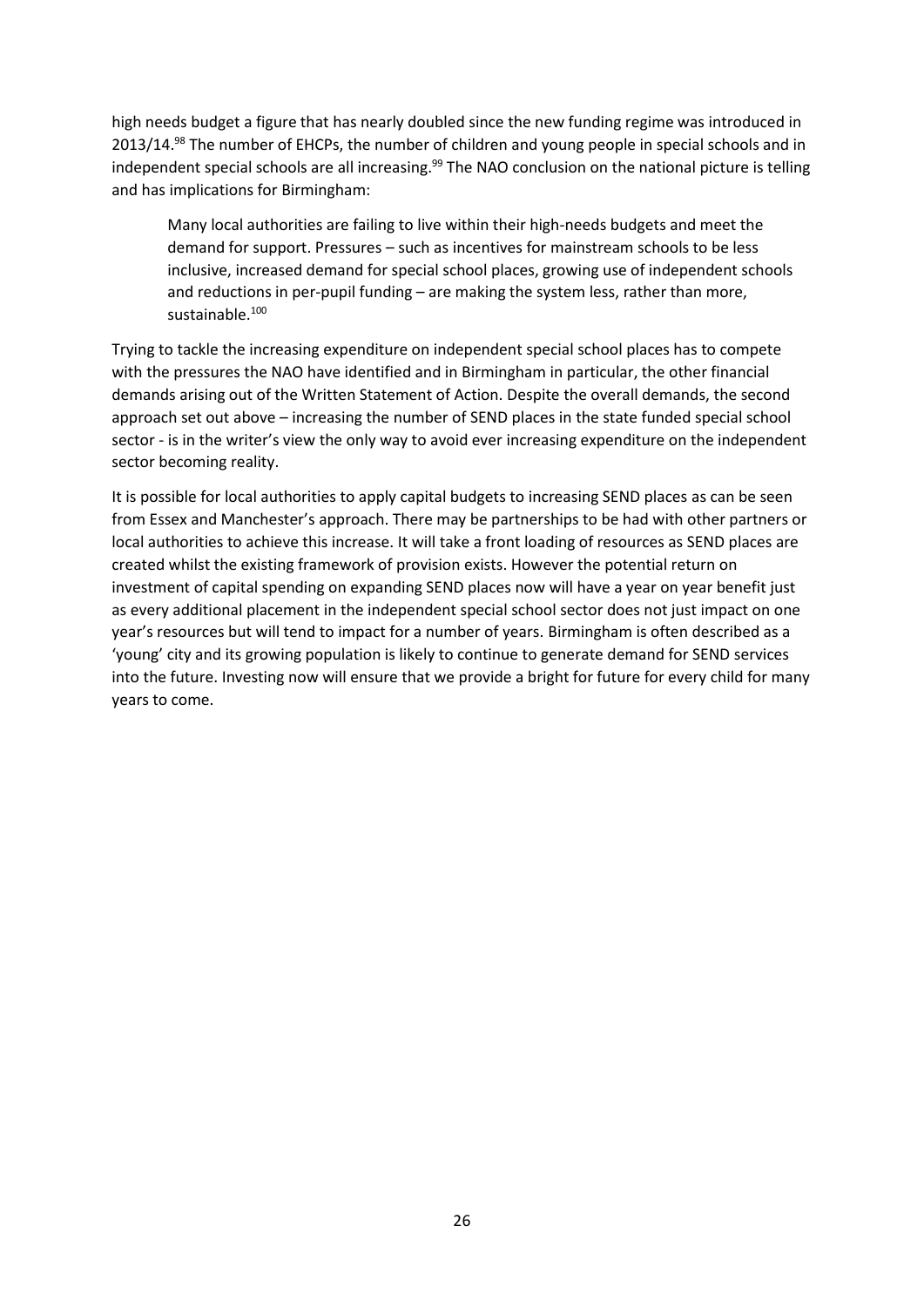#### <span id="page-27-0"></span>Appendix 1

Independent Special Schools in the West Midlands Area<sup>101</sup>

| <b>School Name</b>               | Ofsted | Fees  | Fees  | Local Authority | <b>Ofsted Rating</b> | <b>SEND Conditions</b> |
|----------------------------------|--------|-------|-------|-----------------|----------------------|------------------------|
|                                  | Report | Low   | High  | Area            | for                  | Referenced in          |
|                                  | Year   | (f)   | (f)   |                 | Achievement          | Report*                |
|                                  |        |       |       |                 | of Pupils            |                        |
| Arc Oakbridge School             | 2019   | 55000 | 55000 | Birmingham      | Good                 | <b>ASC</b>             |
| Arc School Ansley                | 2018   | 50160 | 50160 | Warwickshire    | Good                 | SEMH ASC ADHD          |
| Arc School Napton                | 2018   | 50160 | 50160 | Warwickshire    | Good                 | <b>SEMH ASC</b>        |
| Arc School Old Arley             | 2018   | 50160 | 55875 | Warwickshire    | Good                 | SEMH ASC ADHD          |
| <b>Bloomfield School</b>         | 2016   | 38025 | 38025 | Sandwell        | Good                 | <b>SEMH</b>            |
| <b>Bow Street School</b>         | 2017   | 27066 | 27066 | Wolverhampton   | Outstanding          | <b>SEMH</b>            |
| <b>Chase House School</b>        | 2017   | 41500 | 41500 | Walsall         | Good                 | <b>ASC</b>             |
| <b>Foundation For Conductive</b> | 2016   | 25000 | 34000 | Birmingham      | Outstanding          | Movement               |
| <b>Education (THE)</b>           |        |       |       |                 |                      | disorders              |
| <b>Homeschool Social</b>         | 2018   | 6000  | 6000  | Sandwell        | Inadequate           | N/A                    |
| Enterprise                       |        |       |       |                 |                      |                        |
| Hopedale School                  | 2016   | 30000 | 30000 | Staffordshire   | Outstanding          | <b>SEMH ASC</b>        |
| Maple Hayes Hall School          | 2017   | 14527 | 19490 | Staffordshire   | Outstanding          | Dyslexia               |
| New Elizabethan School           | 2017   | 70054 | 70054 | Worcestershire  | Good                 | SEMH ASC ADHD          |
| Norton College                   | 2018   | 35000 | 35000 | Worcestershire  | Good                 | <b>SEMH</b>            |
| <b>Rugeley School</b>            | 2017   | 90000 | 90000 | Staffordshire   | Requires             | <b>ASC</b>             |
|                                  |        |       |       |                 | Improvement          |                        |
| <b>RYAN Education Academy</b>    | 2017   | 14000 | 25000 | Birmingham      | Good                 | <b>SEMH</b>            |
| Silver Birch                     | 2016   | 6600  | 6600  | Birmingham      | Good                 | SEMH ASC ADHD          |
| Spring Hill High School          | 2018   | 29000 | 86000 | Birmingham      | Good                 | SEMH ASC ADHD          |
| <b>St Pauls Community</b>        | 2017   | 19000 | 19000 | Birmingham      | Requires             | Exclusions             |
| <b>Development Trust</b>         |        |       |       |                 | Improvement          |                        |
| <b>Sunfield Childrens Homes</b>  | 2018   | 87013 | 87013 | Worcestershire  | Requires             | <b>ASC</b>             |
|                                  |        |       |       |                 | Improvement          |                        |
| The Island Project School        | 2018   | 48429 | 71970 | Solihull        | Requires             | <b>ASC</b>             |
|                                  |        |       |       |                 | Improvement          |                        |
| Values Academy                   | 2016   | 24525 | 24525 | Birmingham      | Good                 | <b>Behaviour ASC</b>   |
| <b>Values Academy Nuneaton</b>   | 2018   | 25605 | 25605 | Warwickshire    | Requires             | <b>SEMH ASC</b>        |
|                                  |        |       |       |                 | Improvement          |                        |
| Woodbury School                  | 2018   | 58500 | 58500 | Wolverhampton   | Good                 | <b>SEMH</b>            |

#### \*Key

ASC – Autism Spectrum Condition

ADHD – Attention Deficit Hyperactivity Disorder

SEMH – Social Emotional and Mental Health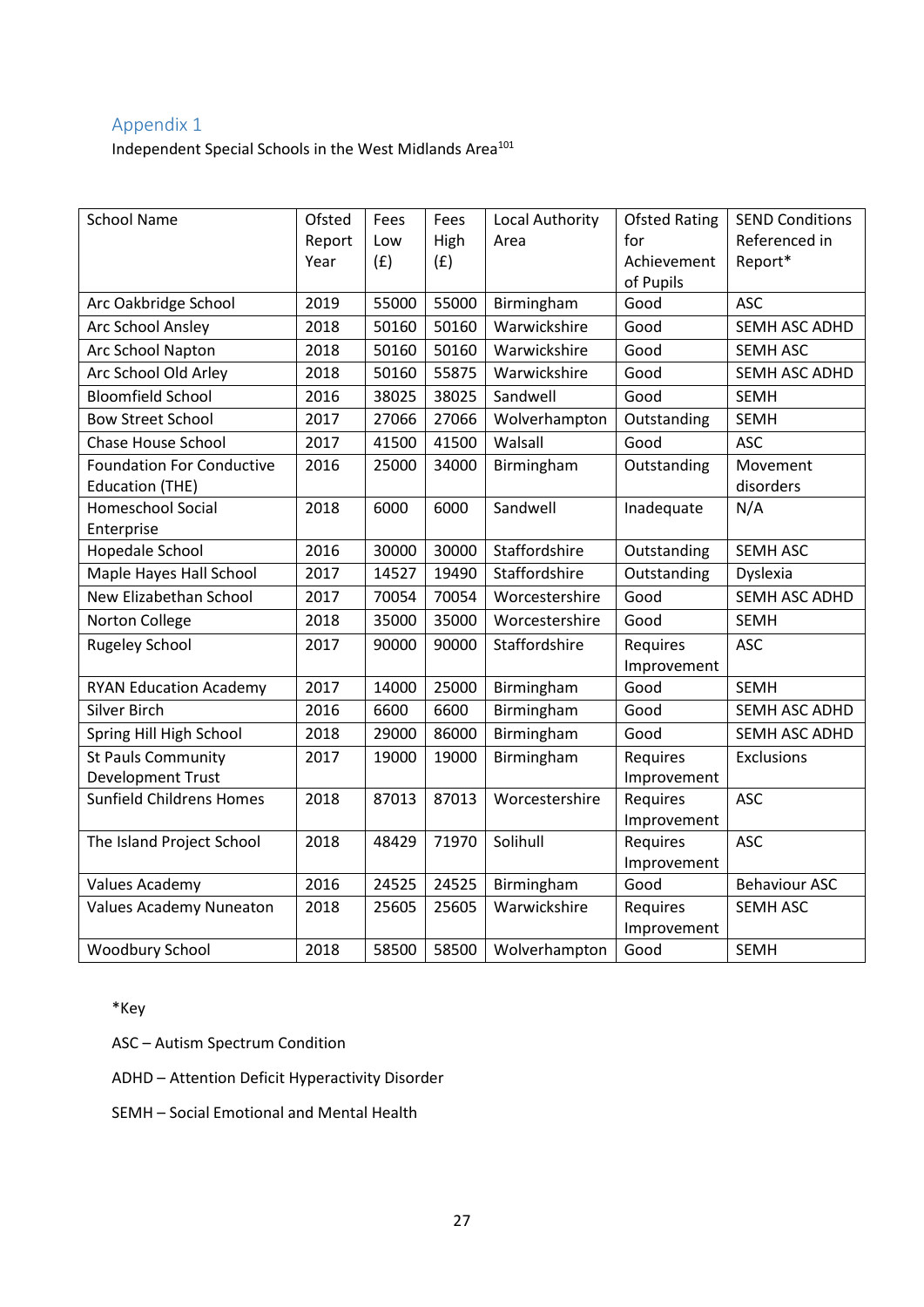<sup>8</sup> Birmingham's Strategy for SEND and Inclusion 2017-2020, p6

<sup>9</sup> Birmingham City Council, SEND High Needs Budget – Demand and Supply Pressures Report to Schools Forum – December 2018

<sup>10</sup> Birmingham City Council, SEND High Needs Budget - Demand and Supply Pressures Report to Schools Forum – December 2018

<sup>11</sup> ISOS Partnership, "Have we reached a 'tipping point'? Trends in spending for children and young people with SEND in England", December 2018, p21

<sup>12</sup> Corporate Revenue Budget Monitoring Report 2018/19, Draft Out-Turn Report, reported to Birmingham City Council Cabinet, 14 May 2019, p33.

<sup>13</sup> Birmingham City Council, High Needs DSG Funding Block, 2017/18, report to Schools Forum, July 2018.

<sup>14</sup> Birmingham City Council, SEND Strategy 2019-2023, undated.

<sup>15</sup> Birmingham City Council, Birmingham SEND Joint Commissioning Framework, June 2019.

<sup>16</sup> See for example the Birmingham SEND Monthly Newsletters for June, July and August 2019 available here https://www.birmingham.gov.uk/downloads/download/2846/birmingham\_send\_monthly\_newsletters.

<sup>17</sup> Birmimgham City Council, Written Questions to Cabinet Members, Minutes of the Meeting of Birmingham City Council on 9 July 2019, p3989.

<sup>18</sup> ISOS Partnership, "Have we reached a 'tipping point'? Trends in spending for children and young people with SEND in England", December 2018, p22

<sup>19</sup> Schools Week, "Private special school places cost £480 million per year." 4 March 2017, accessed at [https://schoolsweek.co.uk/private-special-school-places-cost-480-million-per-year/.](https://schoolsweek.co.uk/private-special-school-places-cost-480-million-per-year/)

 $20$  National Audit Office, Support for pupils with special educational needs and disabilities in England, 5 September 2019, p34

<sup>21</sup> Birmingham City Council, SEND High Needs Budget – Demand and Supply Pressures Report to Schools Forum – December 2018

<sup>22</sup> Maintained special schools taken from the data published by the Department for Education and crosschecked with Birmingham's Strategy for SEND and Inclusion 2017-2020, p9

<sup>23</sup> Birmingham City Council Financial Plan 2019-2023, p59

<sup>24</sup> Corporate Revenue Budget Monitoring Report 2018/19, Draft Out-Turn Report, reported to Birmingham City Council Cabinet, 14 May 2019, p33.

<sup>25</sup> Birmingham City Council Financial Plan 2019-2023, p60

<sup>26</sup> Birmingham City Council, High Needs DSG Funding Block, 2018/19 indicative at March 2018, report to Schools Forum, March 2018.

<sup>27</sup> Corporate Revenue Budget Monitoring Report 2018/19, Draft Out-Turn Report, reported to Birmingham City Council Cabinet, 14 May 2019, p34.

<sup>28</sup> ISOS Partnership, "Have we reached a 'tipping point'? Trends in spending for children and young people with SEND in England", December 2018, p4

<sup>29</sup> Children and Families Act 2014, s42

<sup>30</sup> Children and Families Act 2014, s39(3).

<sup>31</sup> Children and Families Act 2014, s39(4).

<sup>1</sup> Department for Education, Special Educational Needs in England, January 2019, published 4 July 2019. <sup>2</sup> Based upon annual SEN2 return submitted by Birmingham City Council and reported at

https://www.gov.uk/government/statistics/statements-of-sen-and-ehc-plans-england-2019

<sup>3</sup> Birmingham City Council, SEND High Needs Budget – Demand and Supply Pressures Report to Schools Forum – December 2018

<sup>4</sup> Birmingham City Council, SEND High Needs Budget – Demand and Supply Pressures Report to Schools Forum – December 2018

<sup>5</sup> National Audit Office, Support for pupils with special educational needs and disabilities in England, 5 September 2019, p17

<sup>6</sup> Birmingham City Council, SEND High Needs Budget – Demand and Supply Pressures Report to Schools Forum – January 2018

 $<sup>7</sup>$  National Audit Office, Support for pupils with special educational needs and disabilities in England, 5</sup> September 2019, p17 – the baseline figures will include statements of special educational needs under the previous system.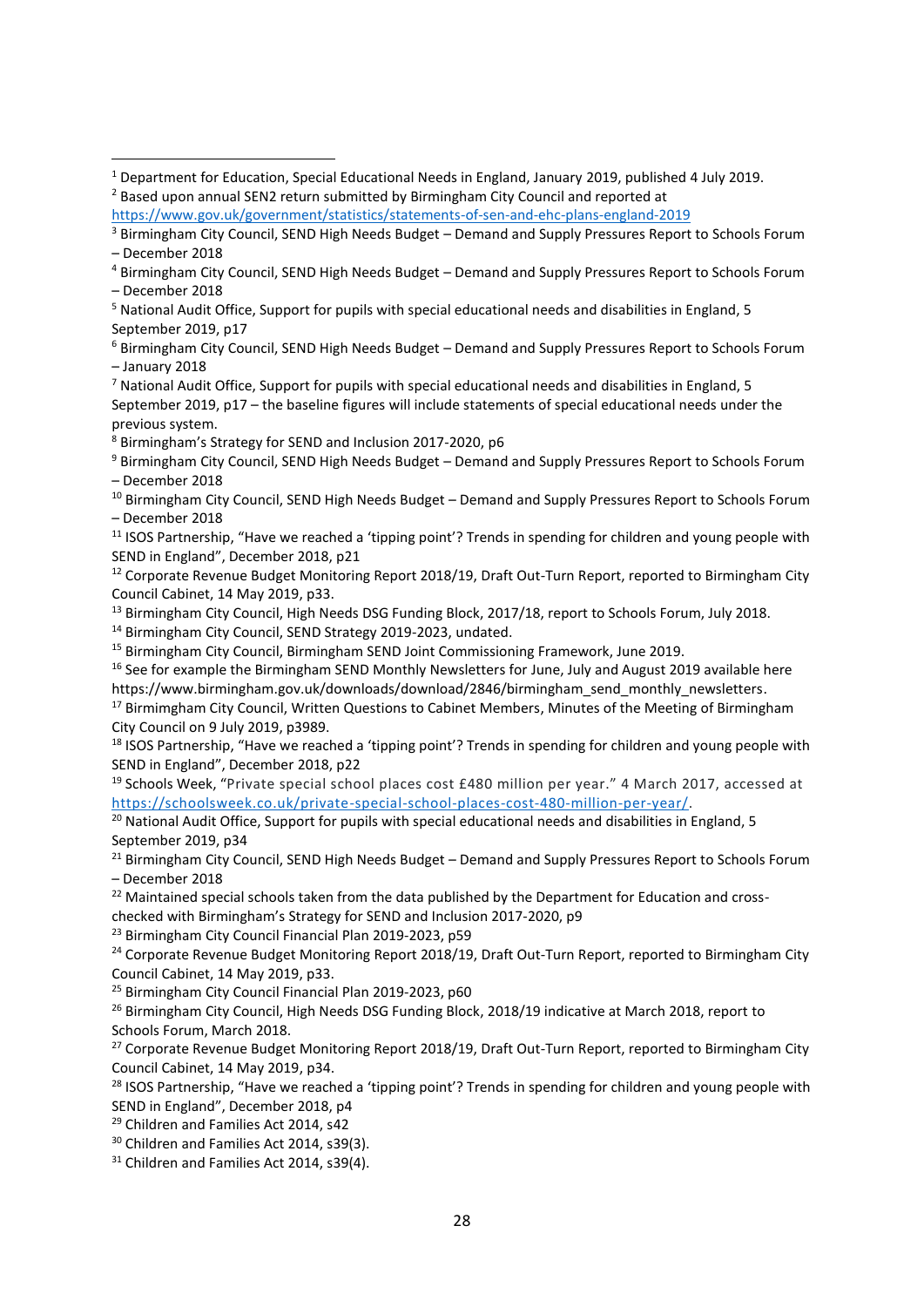<sup>32</sup> BBC News, Hundreds of special needs pupils 'squeezed' out of school, 19 June 2019, accessed at [https://www.bbc.co.uk/news/education-48663873.](https://www.bbc.co.uk/news/education-48663873)

<sup>33</sup> See: Department for Education, "Alternative Provision, Statutory Guidance for Local Authorities" January 2013 published at

[https://assets.publishing.service.gov.uk/government/uploads/system/uploads/attachment\\_data/file/268940/](https://assets.publishing.service.gov.uk/government/uploads/system/uploads/attachment_data/file/268940/alternative_provision_statutory_guidance_pdf_version.pdf) [alternative\\_provision\\_statutory\\_guidance\\_pdf\\_version.pdf.](https://assets.publishing.service.gov.uk/government/uploads/system/uploads/attachment_data/file/268940/alternative_provision_statutory_guidance_pdf_version.pdf) Also R(Y) v Croydon LBC [2016] ELR 138. <sup>34</sup> Birmingham's Strategy for SEND and Inclusion 2017-2020, p16

<sup>35</sup> Cambian Group PLC Annual Report and Accounts 2017, published 20 March 2018, p9

<sup>36</sup> Permanent and fixed-period exclusions in England: 2016 to 2017, published 19 July 2018 at

[https://www.gov.uk/government/statistics/permanent-and-fixed-period-exclusions-in-england-2016-to-2017.](https://www.gov.uk/government/statistics/permanent-and-fixed-period-exclusions-in-england-2016-to-2017)

<sup>37</sup> Exclusion from maintained schools, Academies and pupil referral units in England: A guide for those with legal responsibilities in relation to exclusion. See paragraphs 9-12 and 19, 21 and 25. Published by Department for Education. September 2017

<sup>38</sup> Birmingham's Strategy for SEND and Inclusion 2017-2020, p12

<sup>39</sup> Letter from Simon Mosley to Colin Diamond dated 3 September 2018, "Joint local area SEND inspection in Birmingham".

<sup>40</sup> Birmingham City Council, SEND Improvement Programme, Written Statement of Action, undated.

<sup>41</sup> Permanent and fixed-period exclusions in England: 2016 to 2017, published 19 July 2018 at

[https://www.gov.uk/government/statistics/permanent-and-fixed-period-exclusions-in-england-2016-to-2017.](https://www.gov.uk/government/statistics/permanent-and-fixed-period-exclusions-in-england-2016-to-2017)

<sup>42</sup> Based upon Permanent and fixed-period exclusions in England from 2011 to 2018 published by Department for Education a[t https://www.gov.uk/education/school-discipline-and-exclusions.](https://www.gov.uk/education/school-discipline-and-exclusions)

<sup>43</sup> Birmingham Pupil Population Statistics 2017-2018, accessed at [https://www.compare-school-](https://www.compare-school-performance.service.gov.uk/download-data)

[performance.service.gov.uk/download-data](https://www.compare-school-performance.service.gov.uk/download-data) - Birmingham has 128,670 primary school pupils against a national primary school pupil population of 5,035,029.

<sup>44</sup> Based upon Permanent and fixed-period exclusions in England from 2011 to 2017 published by Department for Education a[t https://www.gov.uk/education/school-discipline-and-exclusions.](https://www.gov.uk/education/school-discipline-and-exclusions)

<sup>45</sup> Birmingham City Council, SEND Improvement Programme, Written Statement of Action, undated, page 32: "The current financial position of many schools has seen the number of support staff being reduced. This has led to a decrease in the capacity of schools to meet the individual needs of children and young people." <sup>46</sup> ISOS Partnership, "Have we reached a 'tipping point'? Trends in spending for children and young people with SEND in England", December 2018, p4

<sup>47</sup> See Department for Education, Secondary Accountability Measures, Guide for Maintained Schools, Academies and Free Schools, March 2019, p22. For example: "The Progress 8 score for each pupil will always be determined by dividing the points total for their best eight qualifications by 10 (the eight qualifications with English and maths both double-weighted), regardless of how many qualifications the pupil sits."

48 Education Data Lab, "Provisional GCSE and equivalent results 2018: The impact of changes to Progress 8", 16 October 2018, accessed a[t https://ffteducationdatalab.org.uk/2018/10/provisional-gcse-and-equivalent](https://ffteducationdatalab.org.uk/2018/10/provisional-gcse-and-equivalent-results-2018-the-impact-of-changes-to-progress-8/)[results-2018-the-impact-of-changes-to-progress-8/.](https://ffteducationdatalab.org.uk/2018/10/provisional-gcse-and-equivalent-results-2018-the-impact-of-changes-to-progress-8/)

49 National Audit Office, Support for pupils with special educational needs and disabilities in England, 5 September 2019, p31

<sup>50</sup> Birmingham City Council, Birmingham's Strategy for SEND and Inclusion 2017-2020, p18

51 Letter from Simon Mosley to Colin Diamond dated 3 September 2018, "Joint local area SEND inspection in Birmingham".

<sup>52</sup> Department for Education, "Alternative Provision, Statutory Guidance for Local Authorities" January 2013.

<sup>53</sup> Department for Education, "Alternative Provision, Statutory Guidance for Local Authorities" January 2013, paragraph 30.

<sup>54</sup> BBC News, Hundreds of special needs pupils 'squeezed' out of school, 19 June 2019, accessed at [https://www.bbc.co.uk/news/education-48663873.](https://www.bbc.co.uk/news/education-48663873)

<sup>55</sup> Department for Education, Statements of SEN and EHC Plans: England, 2019, published 30 May 2019

<sup>56</sup> Kedlestone Group Limited, Annual Report and Financial Statements, Year Ended 31 December 2018, p2

<sup>57</sup> Birmingham City Council, SEND High Needs Budget – Demand and Supply Pressures Report to Schools Forum – January 2018

<sup>58</sup> Birmingham City Council, SEND High Needs Budget – Demand and Supply Pressures Report to Schools Forum – January 2018 p4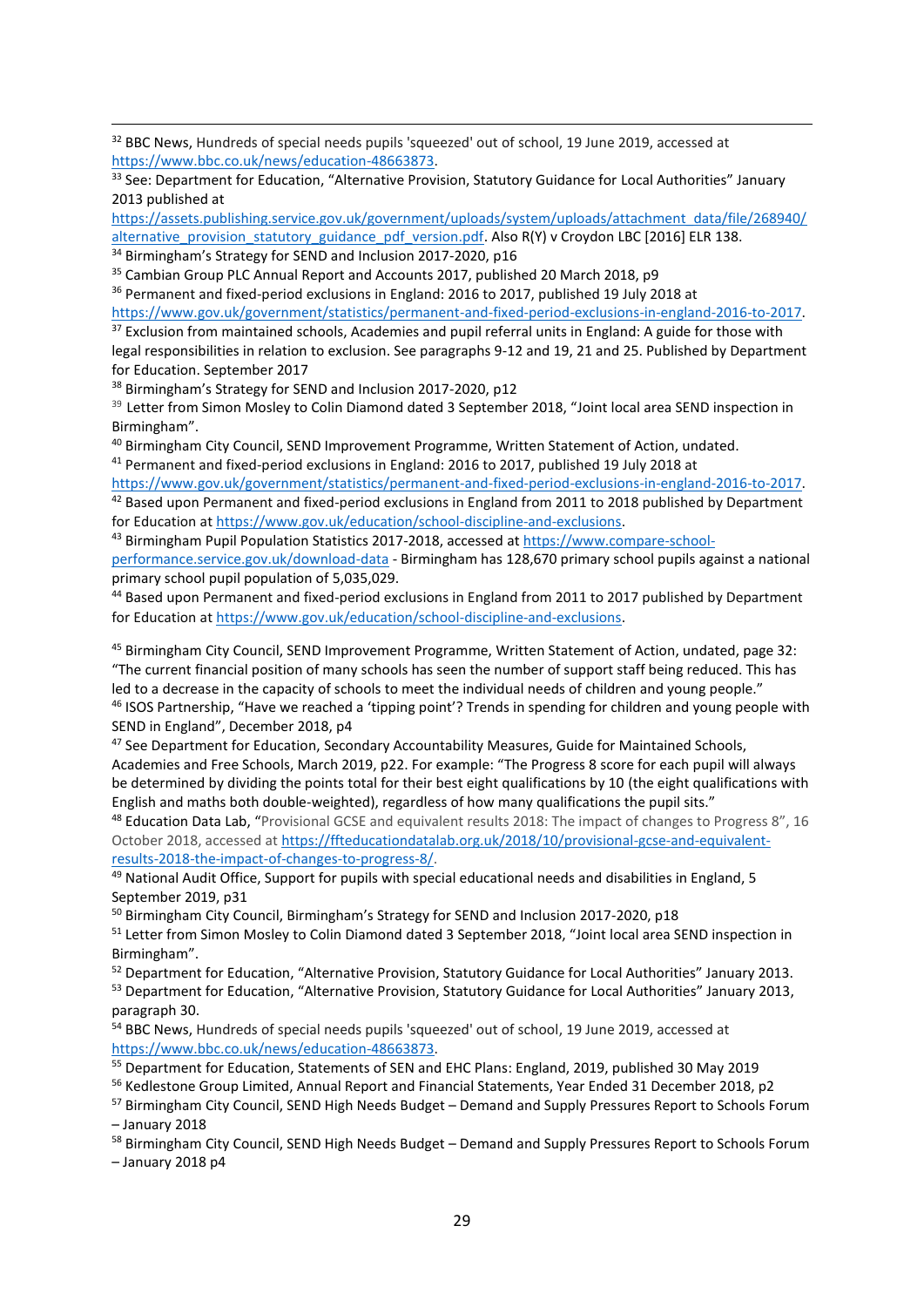59 Birmingham City Council, SEND High Needs Budget – Demand and Supply Pressures Report to Schools Forum – January 2018

 $60$  Corporate Revenue Budget Monitoring Report 2018/19, Draft Out-Turn Report, reported to Birmingham City Council Cabinet, 14 May 2019, p33.

 $61$  Cambian Group PLC Annual Report and Accounts 2017, published 20 March 2018, p9

<sup>62</sup> Cambian Group PLC Annual Report and Accounts 2017, published 20 March 2018, p9

<sup>63</sup> Cambian Group PLC Unaudited results for the six months to 30 June 2018, published 12 September 2018

<sup>64</sup> "UK's CareTech completes £372M acquisition of Cambian Group", S&P Global Market Intelligence, 18 October 2018, accessed a[t https://www.spglobal.com/marketintelligence/en/news-](https://www.spglobal.com/marketintelligence/en/news-insights/trending/u01mvxait6waqigkdonjva2)

[insights/trending/u01mvxait6waqigkdonjva2.](https://www.spglobal.com/marketintelligence/en/news-insights/trending/u01mvxait6waqigkdonjva2) 

<sup>65</sup> Ofsted Inspection Report, 29-31 January 2019, Arc Oakbridge School.

<sup>66</sup> Children and Families Act 2014, s39(4).

<sup>67</sup> Based upon Kedlestone Group Ltd annual accounts filed at Companies House for the years 2012 to 2018.

<sup>68</sup> The Tax Justice Network's Financial Secrecy Index 2018 report on Jersey scores the territory as having a 100% secrecy score for the "Public Company Accounts" category.

<sup>69</sup> Information based on Annual Return filed with Jersey Financial Services Commission Companies Registry dated 23 April 2019.

<sup>70</sup> Cllr Jayne Francis, quoted in Birmingham Mail, 9 May 2019, p24

 $71$  Manchester experienced a 38.6% increase over the period compared to an 18.9% increase in Birmingham. SEND High Needs Budget – Demand and Supply Pressures Report to Schools Forum – January 2018 p2  $72$  Manchester City Council, Report to Schools Forum, Update on Special Educational Needs and Disabilities

(SEND) and the High Needs Strategic Review, 13 May 2019.

73 Birmingham City Council, SEND High Needs Budget – Demand and Supply Pressures Report to Schools Forum – January 2018 p3

<sup>74</sup> Manchester City Council, Report to Schools Forum, Update on Special Educational Needs and Disabilities (SEND) and the High Needs Strategic Review, 13 May 2019.

<sup>75</sup> High Needs Block figure taken from Education & Skills Funding Agency, Dedicated schools grant (DSG): 2018 to 2019 financial year allocations accessed at [https://www.gov.uk/government/publications/dedicated](https://www.gov.uk/government/publications/dedicated-schools-grant-dsg-2018-to-2019)[schools-grant-dsg-2018-to-2019.](https://www.gov.uk/government/publications/dedicated-schools-grant-dsg-2018-to-2019)

<sup>76</sup> Birmingham City Council, SEND High Needs Budget – Demand and Supply Pressures Report to Schools Forum – January 2018 p4.

<sup>77</sup> High Needs Block figure taken from Education & Skills Funding Agency, Dedicated schools grant (DSG): 2017 to 2018 financial year allocations accessed at [https://www.gov.uk/government/publications/dedicated](https://www.gov.uk/government/publications/dedicated-schools-grant-dsg-2017-to-2018)[schools-grant-dsg-2017-to-2018.](https://www.gov.uk/government/publications/dedicated-schools-grant-dsg-2017-to-2018)

<sup>78</sup> Manchester City Council, Report to Schools Forum, Update on Special Educational Needs and Disabilities (SEND) and the High Needs Strategic Review, 13 May 2019, p12

<sup>79</sup> Department for Education, Essex County Council Special Free School Bid, March 2019, p3.

<sup>80</sup> Department for Education, Essex County Council Special Free School Bid, March 2019, p3.

<sup>81</sup> Birmingham City Council, The School Place Planning Requirements 2018/19 to 2024/25. Appendix 8.

82 Birmingham City Council consultation on School Organisation The Pines Special School, accessed at https://www.birminghambeheard.org.uk/people-1/thepines.

83 Birmingham City Council consultation on School Organisation The Pines Special School, accessed at https://www.birminghambeheard.org.uk/people-1/skiltsrelocation/.

84 Ofsted Inspection Report, 5-6 December 2017, Skilts School.

85 Newham London Borough Council, Places for All, A School Place Planning Strategy 2018 to 2023, p38

86 Newham London Borough Council, Places for All, A School Place Planning Strategy 2018 to 2023, p39

87 Newham London Borough Council, News Report: New specialist school set to provide extra places for Newham children with £11.7 million of funding, 12 March 2018, published at https://www.newham.gov.uk/Pages/News/New-specialist-school-set-toprovide-extra-places-for-Newham-children-with-£11-7-million-of-funding.aspx

88 Newham Recorder, Newham named as the worst council for supporting children with complex special needs, 18/1/19 accessed at https://www.newhamrecorder.co.uk/news/education/newham-council-worst-forsupporting-children-with-complex-special-needs-1-5856619

89 London Councils, Inclusive Practice, The role of mainstream schools and local authorities in supporting children with SEND, July 2019, p13